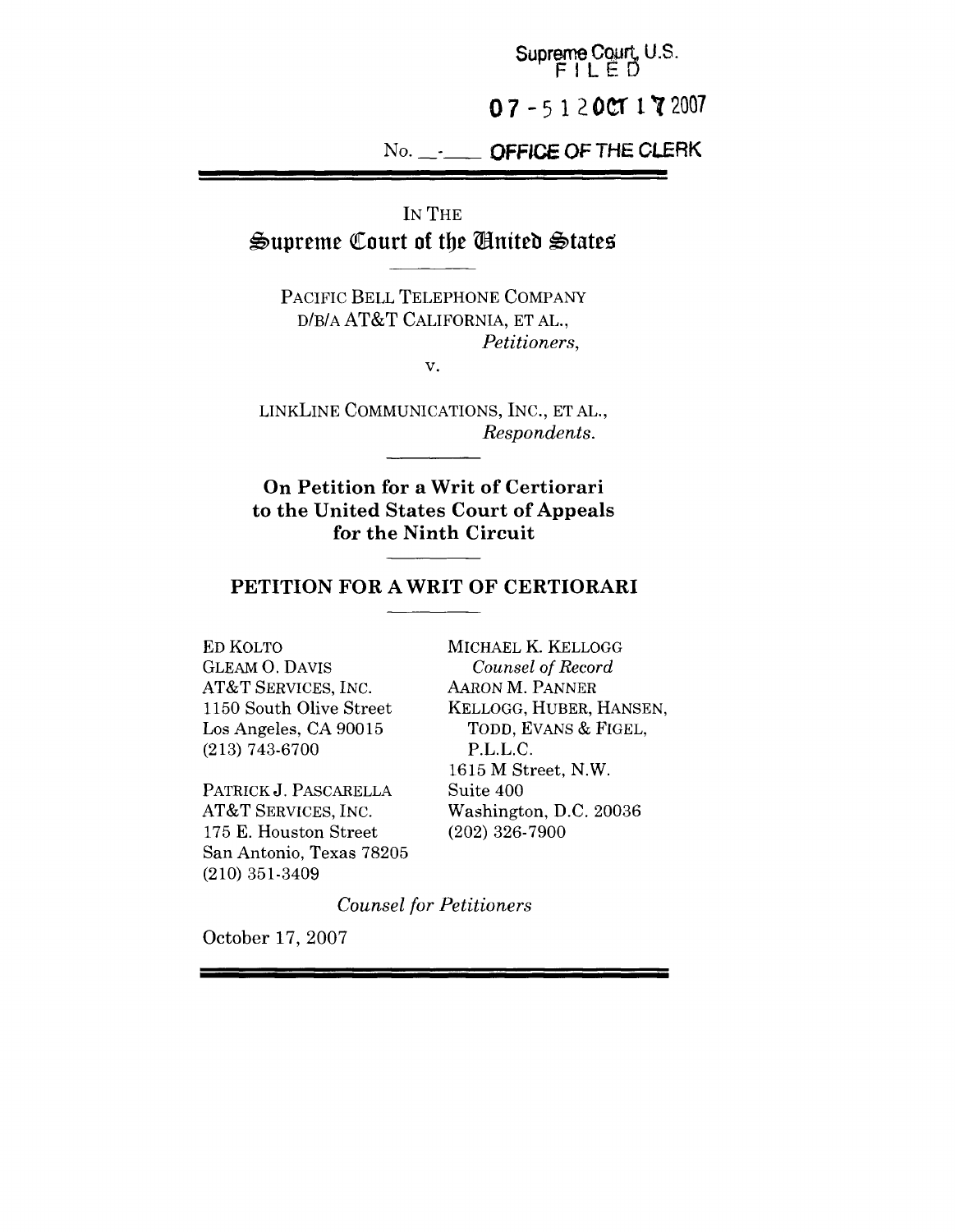## **QUESTION PRESENTED**

Whether a plaintiff states a claim under Section 2 of the Sherman Act by alleging that the defendant a vertically integrated retail competitor with an alleged monopoly at the wholesale level but no antitrust duty to provide the wholesale input to competitors - engaged in a "price squeeze" by leaving insufficient margin between wholesale and retail prices to allow the plaintiff to compete.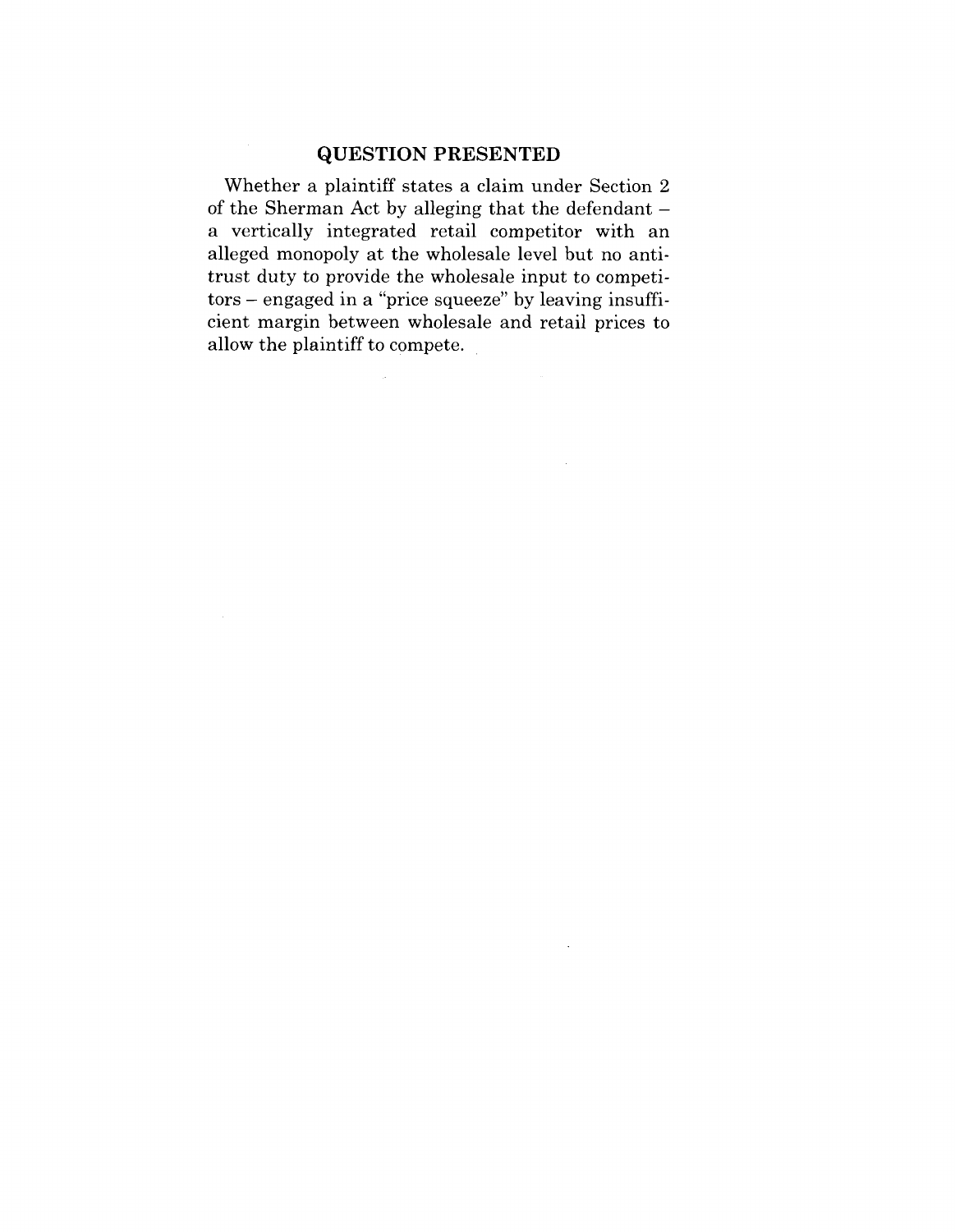#### **LIST OF PARTIES TO THE PROCEEDINGS**

Petitioners Pacific Bell Telephone Company (which now does business as AT&T California (formerly SBC California)), Pacific Bell Internet Services (now known as SBC Internet Services, Inc. d/b/a AT&T Internet Services and AT&T Entertainment Services), and SBC Advanced Solutions, Inc. (d/b/a AT&T Advanced Solutions) were the defendants in the district court proceedings and the appellants in the court of appeals proceedings.

Respondents linkLine Communications, Inc., In-Reach Internet LLC (now known as InReach Internet, Inc.), Om Networks d/b/a Omsoft Technologies, and Nitelog, Inc. d/b/a Red Shift Internet Services were the plaintiffs in the district court proceedings and appellees in the court of appeals proceedings.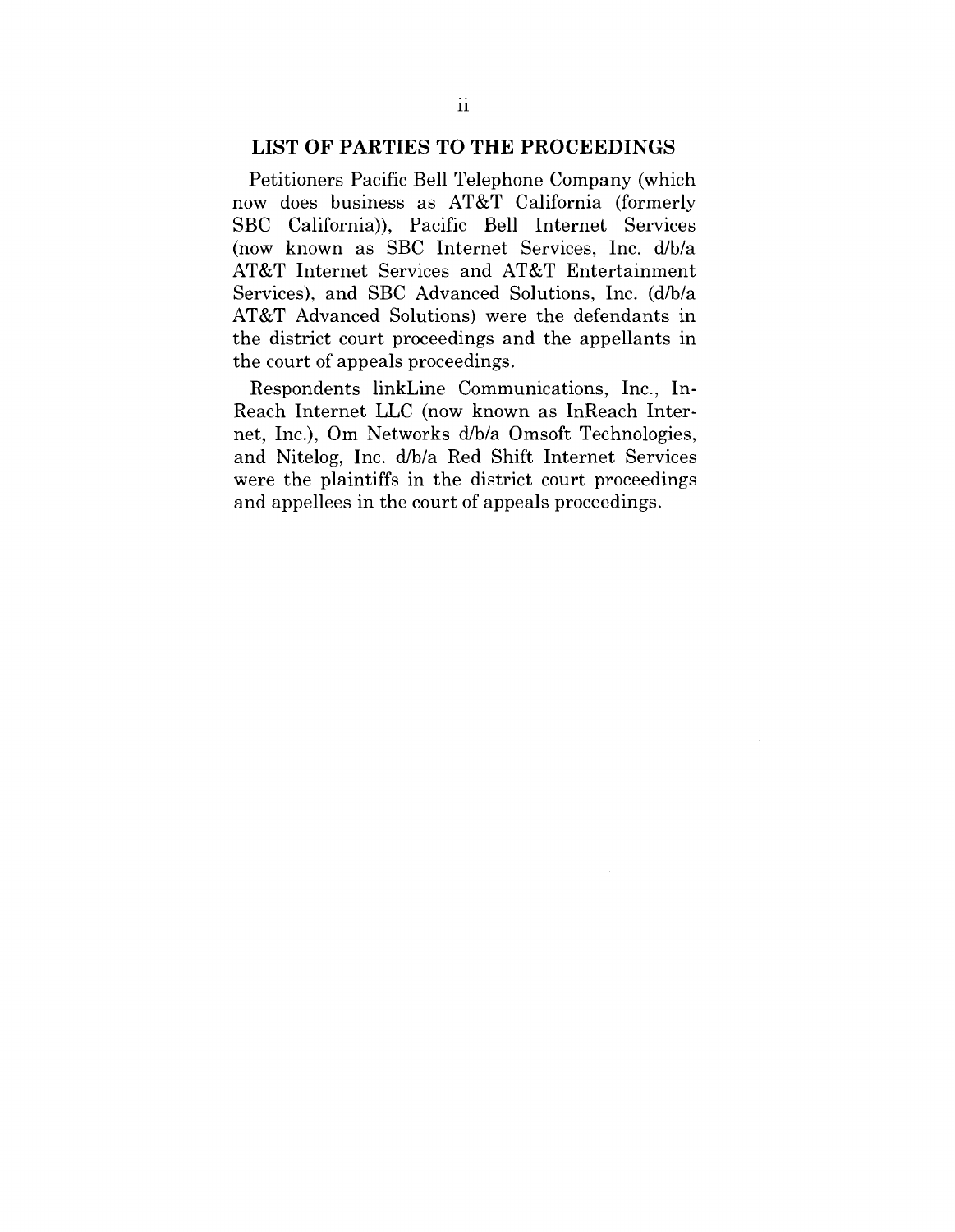## **CORPORATE DISCLOSURE STATEMENTS**

Pursuant to Rule 29.6 of the Rules of this Court, petitioners Pacific Bell Telephone Company (which now does business as AT&T California (formerly SBC California)), Pacific Bell Internet Services (now known as SBC Internet Services, Inc. d/b/a AT&T Internet Services and AT&T Entertainment Services), and SBC Advanced Solutions, Inc. (d/b/a AT&T Advanced Solutions) state the following:

Pacific Bell Telephone Company is a wholly owned subsidiary of AT&T Teleholdings, Inc., which is a wholly owned subsidiary of AT&T Inc. (formerly SBC Communications Inc.). AT&T Inc. has no corporate parent. No publicly held corporation owns 10% or more of the stock of AT&T Inc. AT&T California (formerly SBC California) is the trade name under which Pacific Bell Telephone Company does business in California.

SBC Internet Services, Inc. (formerly Pacific Bell Internet Services) is wholly owned by AT&T Teleholdings, Inc., which is wholly owned by AT&T Inc. SBC Internet Services, Inc. does business under the trade names AT&T Internet Services and AT&T Entertainment Services.

SBC Advanced Solutions, Inc. is jointly owned by AT&T Inc. and AT&T Teleholdings, Inc. SBC Advanced Solutions, Inc. does business under the trade name AT&T Advanced Solutions.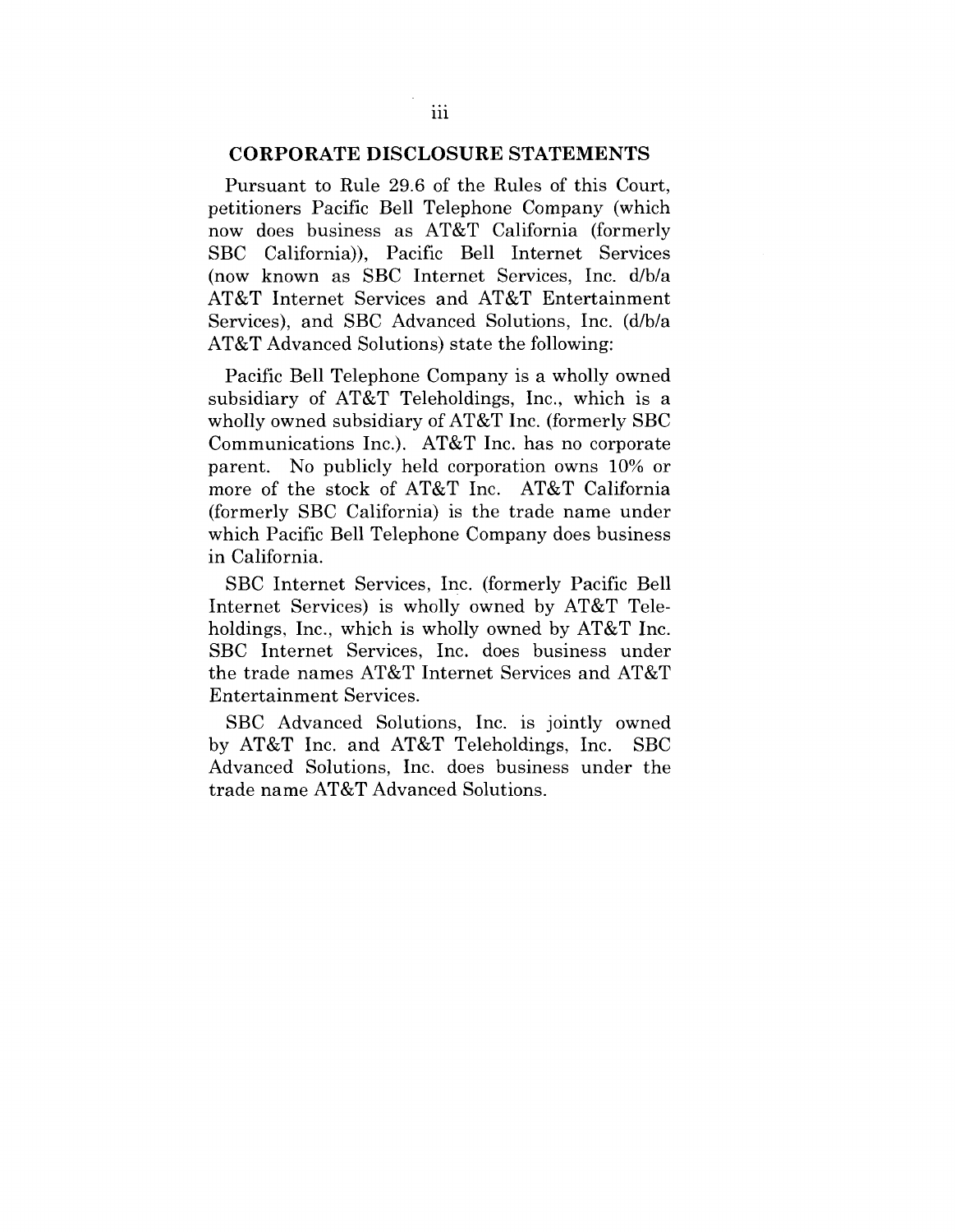# TABLE OF CONTENTS

| Page                                                                                                                                                                                            |
|-------------------------------------------------------------------------------------------------------------------------------------------------------------------------------------------------|
|                                                                                                                                                                                                 |
| LIST OF PARTIES TO THE                                                                                                                                                                          |
| CORPORATE DISCLOSURE STATEMENTS iii                                                                                                                                                             |
|                                                                                                                                                                                                 |
|                                                                                                                                                                                                 |
|                                                                                                                                                                                                 |
| STATUTORY PROVISION INVOLVED  1                                                                                                                                                                 |
|                                                                                                                                                                                                 |
|                                                                                                                                                                                                 |
|                                                                                                                                                                                                 |
|                                                                                                                                                                                                 |
| REASONS FOR GRANTING THE PETITION 9                                                                                                                                                             |
| THE DECISION BELOW - WHICH<br>$\mathbf{L}$<br>ALLOWS A PRICE-SQUEEZE CLAIM<br>TO PROCEED EVEN WHEN THE<br>DEFENDANT HAS NO DUTY TO<br>DEAL - CONFLICTS WITH PRIOR<br>CIRCUIT PRECEDENT AND WITH |
| A. The Ninth Circuit's Rule Conflicts<br>with the Prior Decision of the<br>D.C. Circuit and the Law in Other                                                                                    |
| B. The Ninth Circuit's Decision Con-                                                                                                                                                            |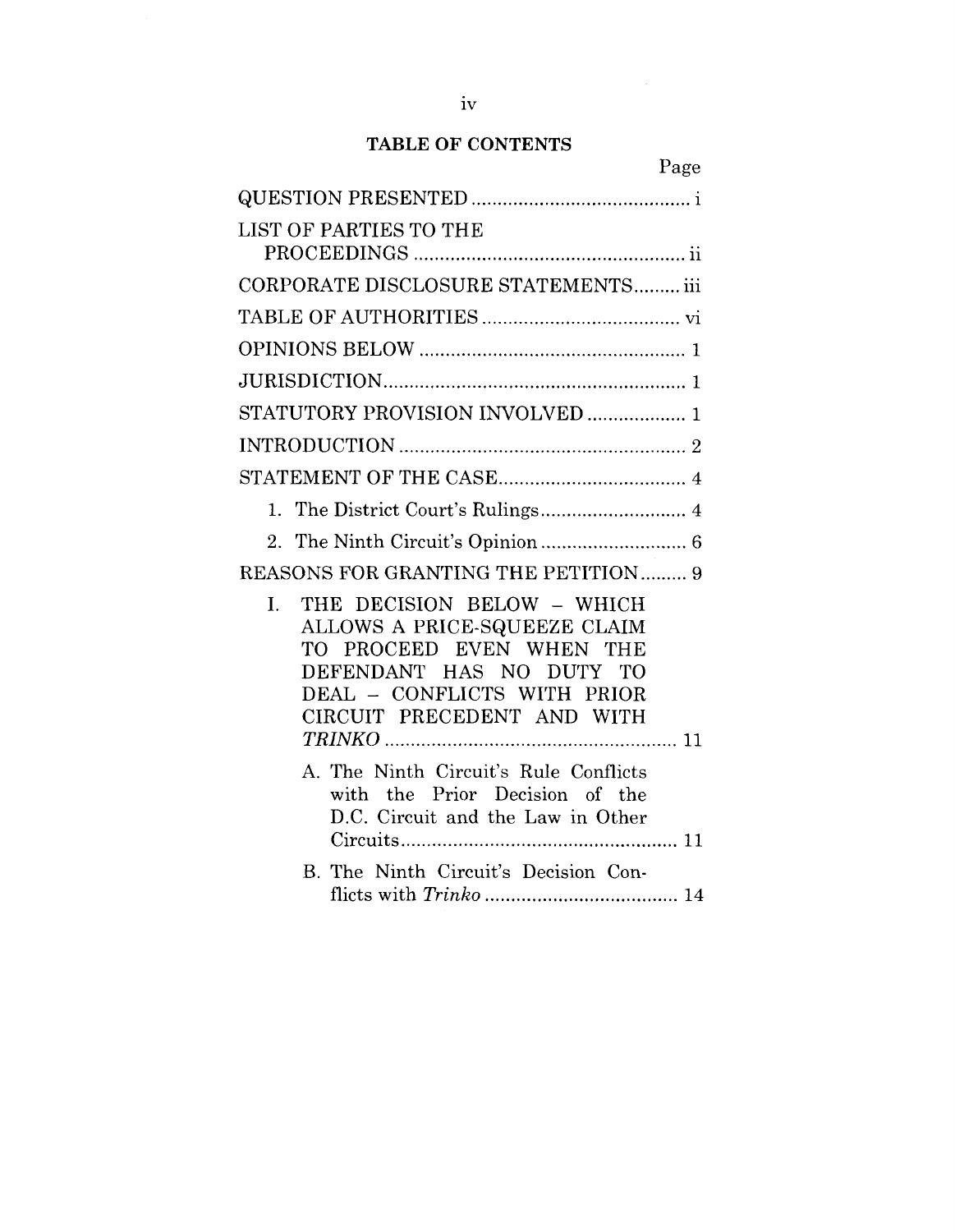| II. THE COURT SHOULD REJECT<br>THE "PRICE SQUEEZE" DOCTRINE<br>ARTICULATED IN THE DECISION                                                                                                                                                                         |
|--------------------------------------------------------------------------------------------------------------------------------------------------------------------------------------------------------------------------------------------------------------------|
| A. Price-Squeeze Doctrine Protects<br>Competitors, Not Competition 19                                                                                                                                                                                              |
| B. Continued Recognition of Price<br>Squeeze as a Potential Basis for<br>Liability Harms Consumers 23                                                                                                                                                              |
|                                                                                                                                                                                                                                                                    |
| APPENDIX:                                                                                                                                                                                                                                                          |
| Opinion of the United States Court of<br>Appeals for the Ninth Circuit, No. 05-56023                                                                                                                                                                               |
| Order Granting in Part and Denying in<br>Part Defendant's Motion To Strike Portions<br>of Plaintiff's First Amended Complaint, To<br>Dismiss the First Amended Complaint, or<br>To Certify October 20, 2004, Order for<br>Interlocutory Appeal, No. CV 03-5265 SVW |
| Order Granting in Part and Denying in<br>Part Defendants' Motion for Judgment on<br>the Pleadings, No. CV 03-5265 SVW (SHx)                                                                                                                                        |
| Order of the United States Court of<br>Appeals for the Ninth Circuit Granting<br>Petition for Permission To File Interlocu-<br>tory Appeal, No. 05-80033 (July 18, 2005)  92a                                                                                      |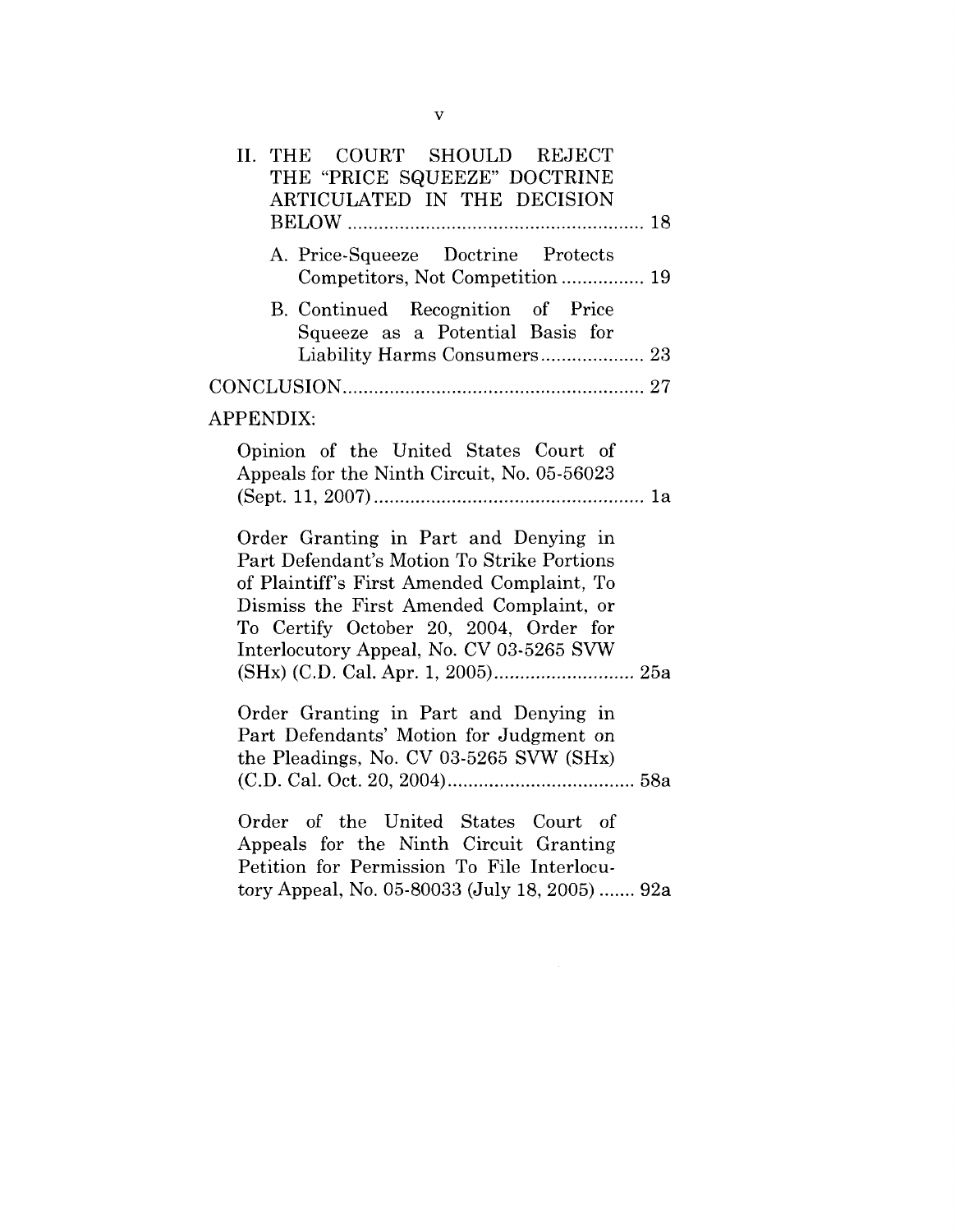# **TABLE OF AUTHORITIES**

| <b>CASES</b>                                                                                         |
|------------------------------------------------------------------------------------------------------|
| AT&T Co. v. Central Office Tel., Inc., 524 U.S.                                                      |
| Barry Wright Corp. v. ITT Grinnell Corp.,                                                            |
| Bonjorno v. Kaiser Aluminum & Chem. Corp.,                                                           |
| Brooke Group Ltd. v. Brown & Williamson<br>Tobacco Corp., 509 U.S. 209 (1993) 3, 6, 7,<br>22, 24, 25 |
| Brunswick Corp. v. Pueblo Bowl-O-Mat, Inc.,                                                          |
| Cargill, Inc. v. Monfort of Colorado, Inc.,                                                          |
| Catalano, Inc. v. Target Sales, Inc., 446 U.S.                                                       |
| Cavalier Tel., LLC v. Verizon Virginia Inc.,<br>330 F.3d 176 (4th Cir. 2003), cert. denied,          |
| City of Anaheim v. Southern California Edison<br>Co., 955 F.2d 1373 (9th Cir. 1992)5, 7, 8, 25       |
| City of Kirkwood v. Union Elec. Co., 671 F.2d                                                        |
| City of Mishawaka v. American Elec. Power                                                            |
| Covad Communications Co. v. Bell Atlantic<br>Corp.                                                   |
|                                                                                                      |
|                                                                                                      |

 $\mathcal{L}^{\text{max}}_{\text{max}}$  ,  $\mathcal{L}^{\text{max}}_{\text{max}}$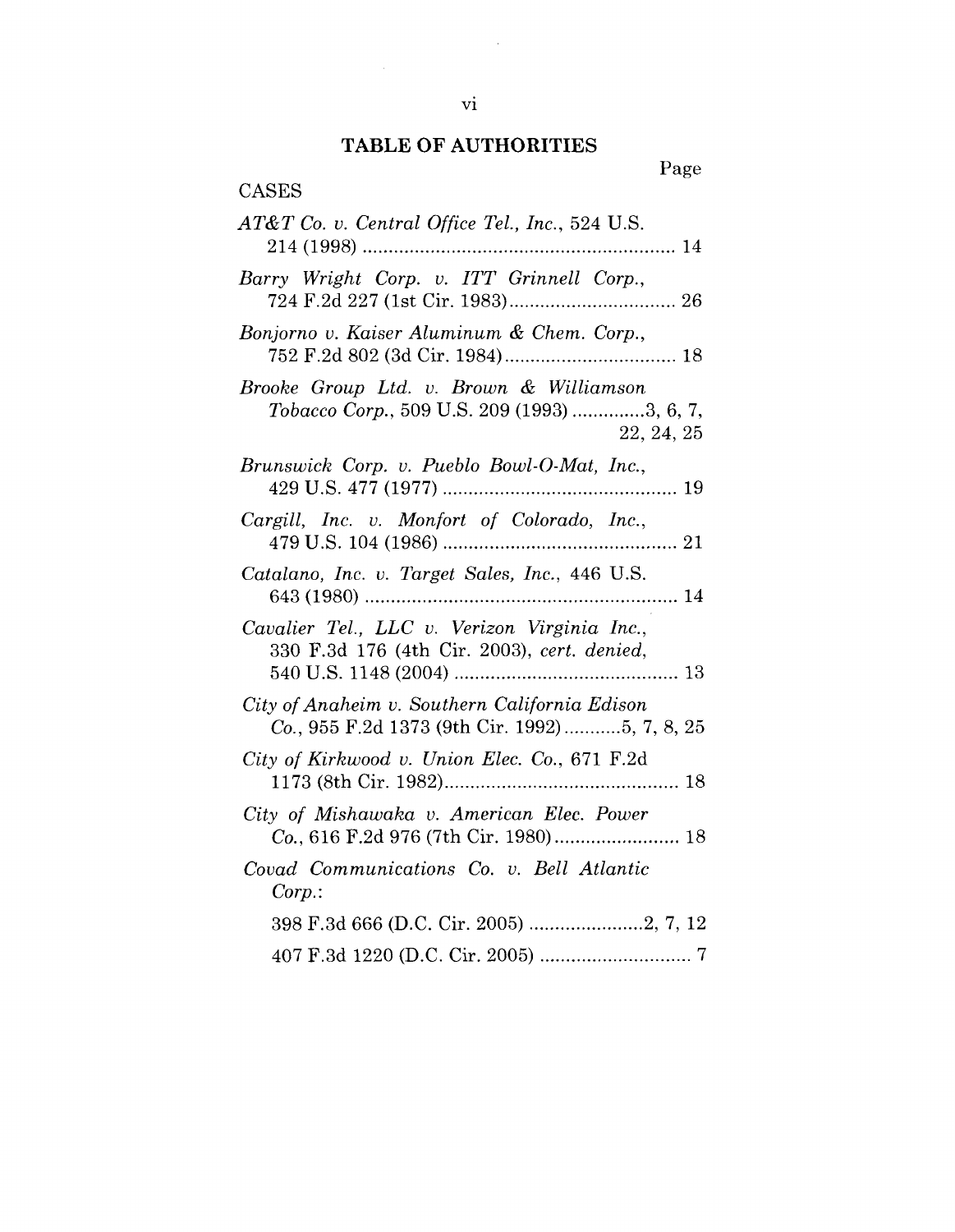| Covad Communications Co. v. BellSouth<br>Corp., 374 F.3d 1044 (11th Cir. 2004), cert.             |
|---------------------------------------------------------------------------------------------------|
|                                                                                                   |
| Delaware & Hudson Ry. Co. v. Consolidated<br>Rail Corp., 902 F.2d 174 (2d Cir. 1990) 18           |
| FPC v. Conway Corp., 426 U.S. 271 (1976)  17                                                      |
| Goldwasser v. Ameritech Corp., 222 F.3d 390                                                       |
| Matsushita Elec. Indus. Co. v. Zenith Radio<br>Corp., 475 U.S. 574 (1986)  15-16                  |
| National Cable & Telecomms. Ass'n v. Brand X<br>Internet Servs., 545 U.S. 967 (2005)  4, 17       |
| National Soc'y of Prof'l Eng'rs v. United States,                                                 |
| Olympia Equip. Leasing Co. v. Western Union<br>Tel. Co., 797 F.2d 370 (7th Cir. 1986) 19-20, 24   |
| Palmer v. BRG of Georgia, Inc., 498 U.S. 46                                                       |
| Town of Concord v. Boston Edison Co.,<br>915 F.2d 17 (1st Cir. 1990)15, 17, 19,<br>20, 21, 24, 25 |
| United States v. Aluminum Co. of Am.,<br>16, 18, 19, 24                                           |
| United States v. Microsoft Corp., 253 F.3d 34                                                     |
| United States v. Socony-Vacuum Oil Co.,                                                           |

 $\label{eq:2} \frac{1}{\sqrt{2}}\sum_{i=1}^N\frac{1}{\sqrt{2}}\sum_{i=1}^N\frac{1}{\sqrt{2}}\sum_{i=1}^N\frac{1}{\sqrt{2}}\sum_{i=1}^N\frac{1}{\sqrt{2}}\sum_{i=1}^N\frac{1}{\sqrt{2}}\sum_{i=1}^N\frac{1}{\sqrt{2}}\sum_{i=1}^N\frac{1}{\sqrt{2}}\sum_{i=1}^N\frac{1}{\sqrt{2}}\sum_{i=1}^N\frac{1}{\sqrt{2}}\sum_{i=1}^N\frac{1}{\sqrt{2}}\sum_{i=1}^N\frac{1$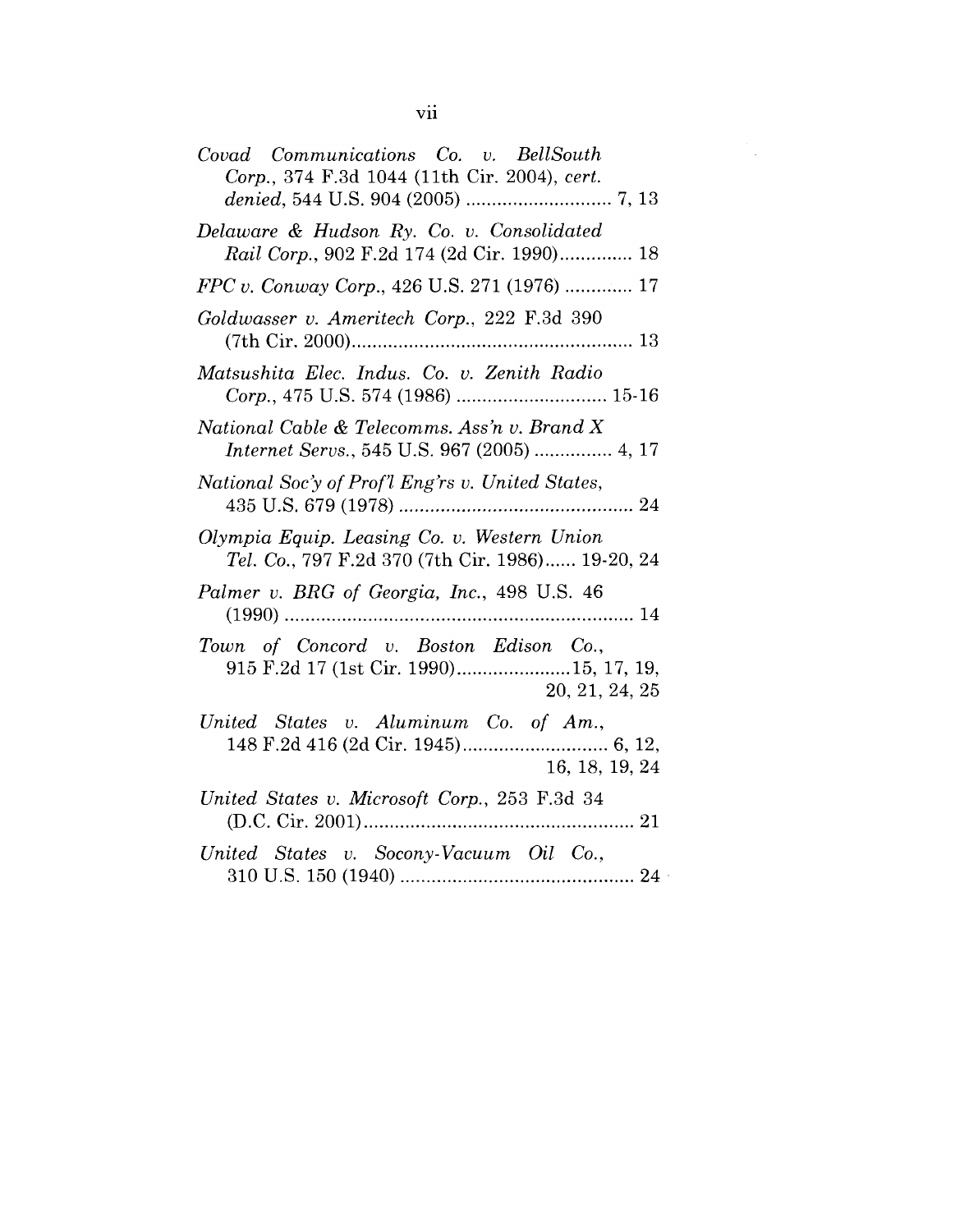| Verizon Communications Inc. v. Law Offices |                                        |                            |
|--------------------------------------------|----------------------------------------|----------------------------|
|                                            | of Curtis V. Trinko, LLP, 540 U.S. 398 |                            |
|                                            |                                        |                            |
|                                            |                                        | 14, 15, 16, 17, 18, 21, 25 |

- *Western Res., lnc. v. Surface Transp. Bd.,* 109 F.3d 782 (D.C. Cir. 1997) .............................20
- *Weyerhaeuser Co. v. Ross-Simmons Hardwood Lumber Co.,* 127 S. Ct. 1069 (2007) ....................26

## ADMINISTRATIVE DECISIONS

| Report and Order, Amendment of Sections   |  |
|-------------------------------------------|--|
| 64.702 of the Commission's Rules and      |  |
| Regulations (Third Computer Inquiry), 104 |  |
|                                           |  |

Report and Order and Notice of Proposed Rulemaking, *Appropriate Framework for Broadband Access to the Internet over Wireline Facilities,* 20 FCC Rcd 14853 (2005) ...........17

## STATUTES AND RULES

| Sherman Act, § 2, 15 U.S.C. § 2  1, 2, 3, 4, 9, 10, 11,<br>12, 17, 18, 21, 23, 27 |  |
|-----------------------------------------------------------------------------------|--|
| Telecommunications Act of 1996, Pub. L. No.                                       |  |
|                                                                                   |  |
| $Sup.$ Ct. R.:                                                                    |  |
|                                                                                   |  |
|                                                                                   |  |

## viii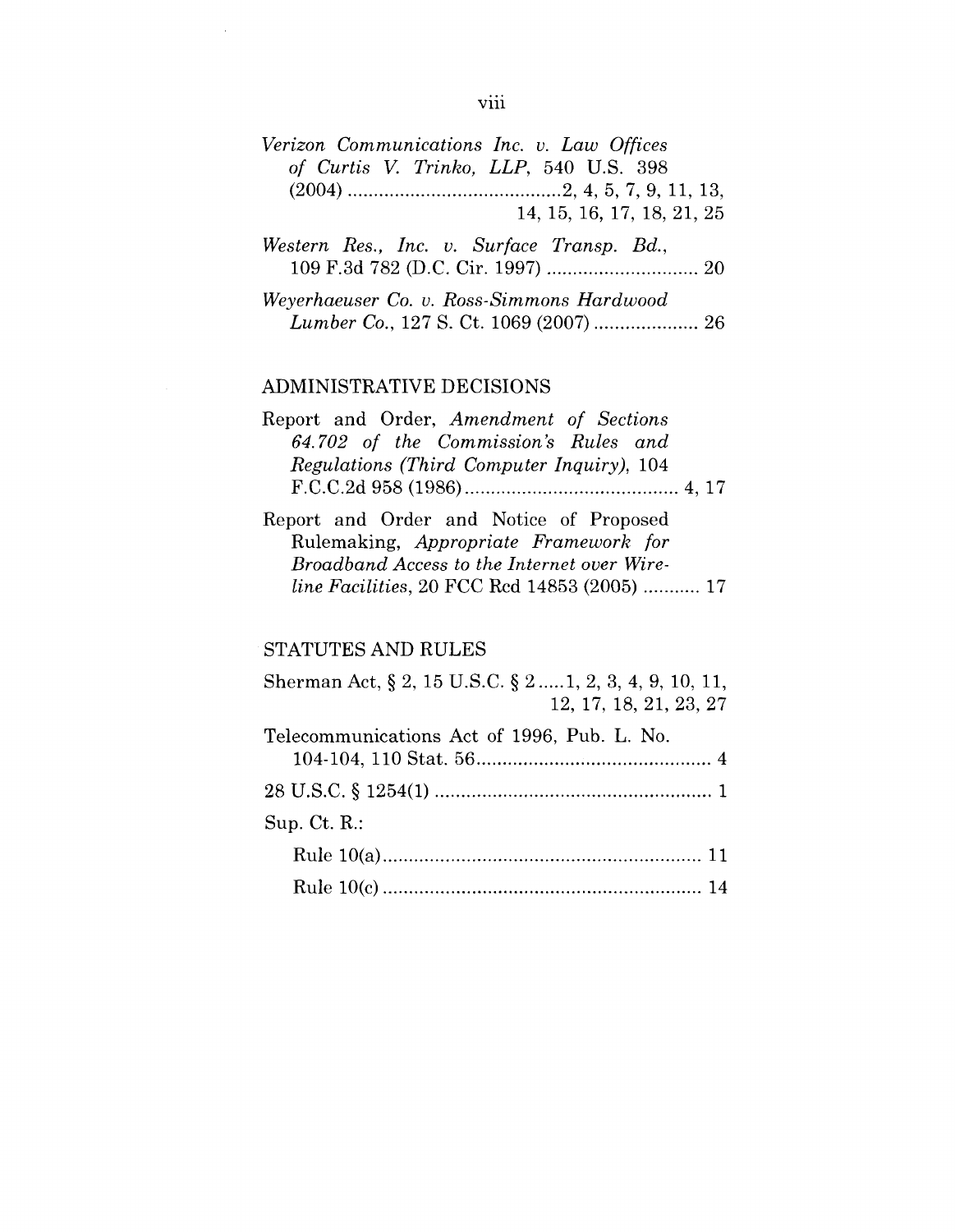# OTHER MATERIALS

| Phillip E. Areeda & Herbert Hovenkamp,<br>Antitrust Law:                                                                                      |
|-----------------------------------------------------------------------------------------------------------------------------------------------|
| Vol. 3A (2d ed. 2002) 13, 16, 20, 21, 22, 23                                                                                                  |
|                                                                                                                                               |
| William J. Baumol & Alan S. Blinder, Econom-<br><i>ics: Principles &amp; Policy</i> (10th ed. 2006)  23                                       |
| William J. Baumol & Janusz A. Ordover,<br>Use of Antitrust To Subvert Competition,                                                            |
| Brief for the United States As Amicus Curiae,<br>Consolidated Rail Corp. v. Delaware &<br><i>Hudson Ry. Co.</i> , No. 90-380 (U.S. filed Apr. |
| Brief for the United States As Amicus Curiae,<br>Kaiser Aluminum & Chem. Corp. v.<br><i>Bonjorno</i> , No. 84-1907 (U.S. filed May 30,        |
| Brief for the United States As Amicus Curiae,<br>Weyerhaeuser Co. v. Ross-Simmons Hard-<br>wood Lumber Co., No. 05-381 (U.S. filed            |
| Einer Elhauge & Damien Geradin, Global                                                                                                        |

 $\sim 10^{-11}$ 

 $\mathcal{L}^{\text{max}}_{\text{max}}$  , where  $\mathcal{L}^{\text{max}}_{\text{max}}$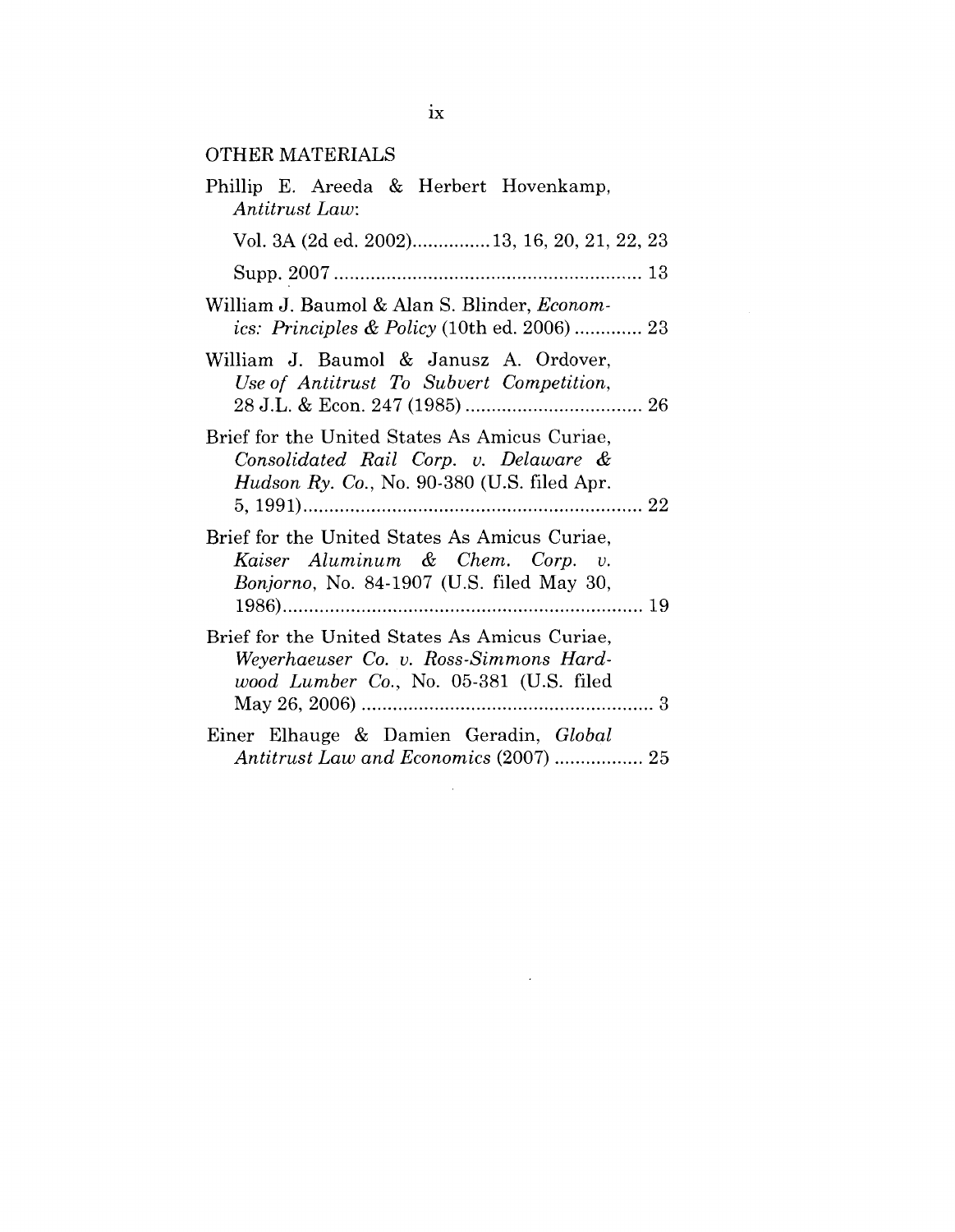Petitioners Pacific Bell Telephone Company d/b/a AT&T California, Pacific Bell Internet Services (now known as SBC Internet Services, Inc. d/b/a AT&T Internet Services and AT&T Entertainment Services), and SBC Advanced Solutions, Inc. d/b/a AT&T Advanced Solutions respectfully petition for a writ of certiorari to review the judgment of the United States Court of Appeals for the Ninth Circuit in this case.

### **OPINIONS BELOW**

The opinion of the court of appeals (Pet. App. 1a-24a) will be, but has not yet been, reported (it is available at 2007 WL 2597258). The orders of the district court (Pet. App. 25a-57a, 58a-91a) are not reported.

#### **JURISDICTION**

The court of appeals entered its judgment on September 11, 2007. The jurisdiction of this Court is invoked under 28 U.S.C. § 1254(1).

## **STATUTORY PROVISION INVOLVED**

Section 2 of the Sherman Act, 15 U.S.C. § 2, provides:

Every person who shall monopolize, or attempt to monopolize, or combine or conspire with any other person or persons, to monopolize any part of the trade or commerce among the several States, or with foreign nations, shall be deemed guilty of a felony, and, on conviction thereof, shall be punished by fine not exceeding \$100,000,000 if a corporation, or, if any other person, \$1,000,000, or by imprisonment not exceeding 10 years, or by both said punishments, in the discretion of the court.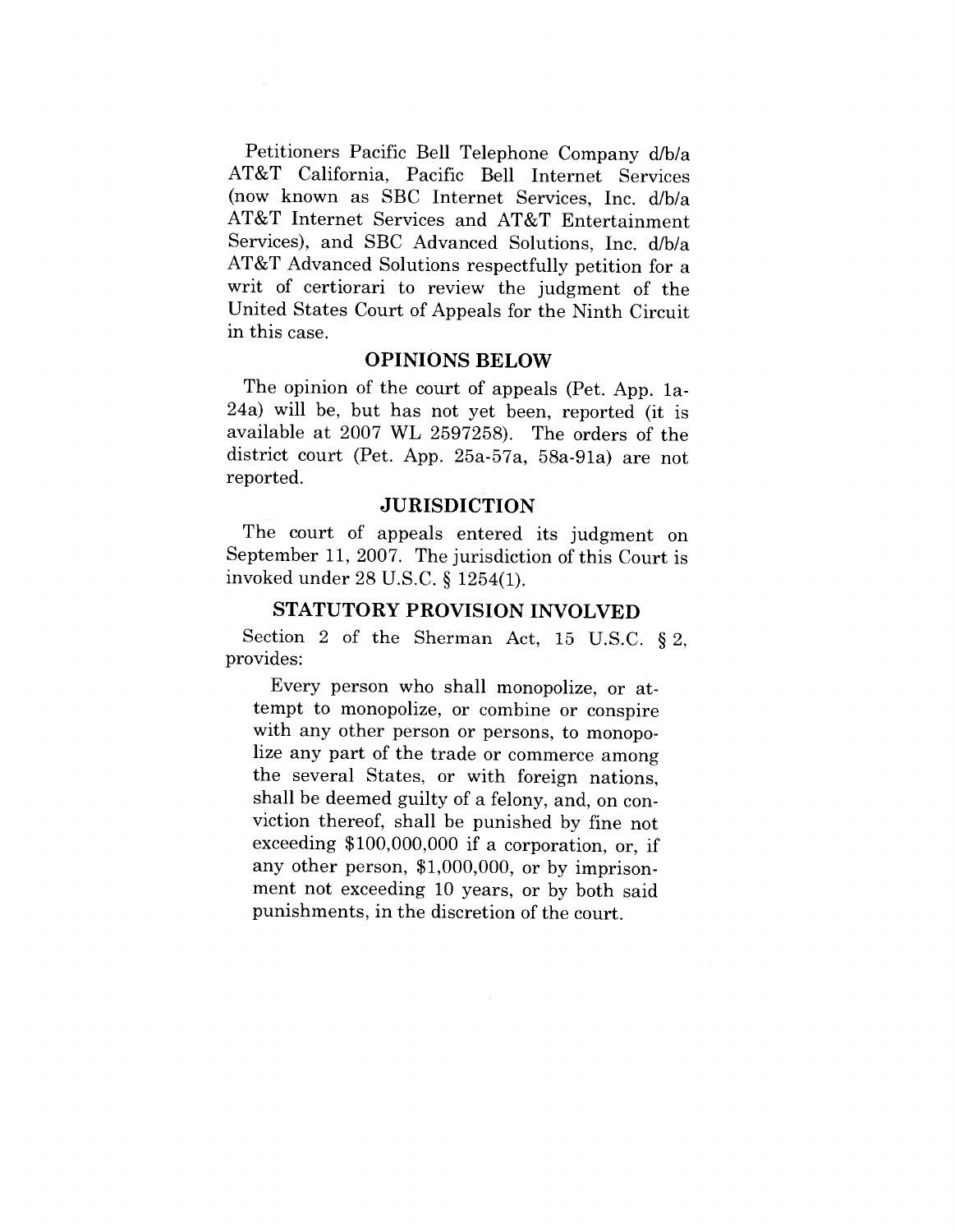#### **INTRODUCTION**

Respondents (plaintiffs below) purchase telecommunications services at wholesale from petitioners (collectively, "AT&T") and use them to provide retail Internet-access service in competition with AT&T. They alleged that AT&T was a monopolist at the wholesale level and had violated Section 2 of the Sherman Act by creating a "price squeeze," that is, by leaving insufficient margin between the wholesale and retail prices that AT&T charged. The Ninth Circuit - stating that "price squeeze theory form[s] part of the fabric of traditional antitrust law," Pet. App. 14a - ruled that respondents had stated a claim, even though, as the Ninth Circuit acknowledged, under this Court's decision in *Verizon Communications Inc. v. Law Offices of Curtis V. Trinko, LLP,* 540 U.S. 398 (2004),  $AT&T$  – which had not engaged in a relevant prior voluntary course of dealing – had no antitrust duty to offer the wholesale input to competitors. And it did so despite its acknowledgement that the D.C. Circuit had recently ruled, in indistinguishable circumstances, that such a claim could *not* proceed. *See Covad Communications Co. v. Bell Atlantic Corp.,* 398 F.3d 666, 673-74 (D.C. Cir. 2005).

The Ninth Circuit has thus decided an important and recurring question of antitrust law in a manner that creates a square circuit-court conflict. The decision also contradicts and undermines *Trinko,* by creating a purported exception to *Trinko*'s rule that – in the absence of any antitrust duty to deal  $-$  a rival's allegations that a monopolist has provided insufficient assistance fail to state a claim under Section 2. Moreover, the Ninth Circuit's recognition of pricesqueeze claims as an independent basis for liability under Section 2 threatens to harm consumers by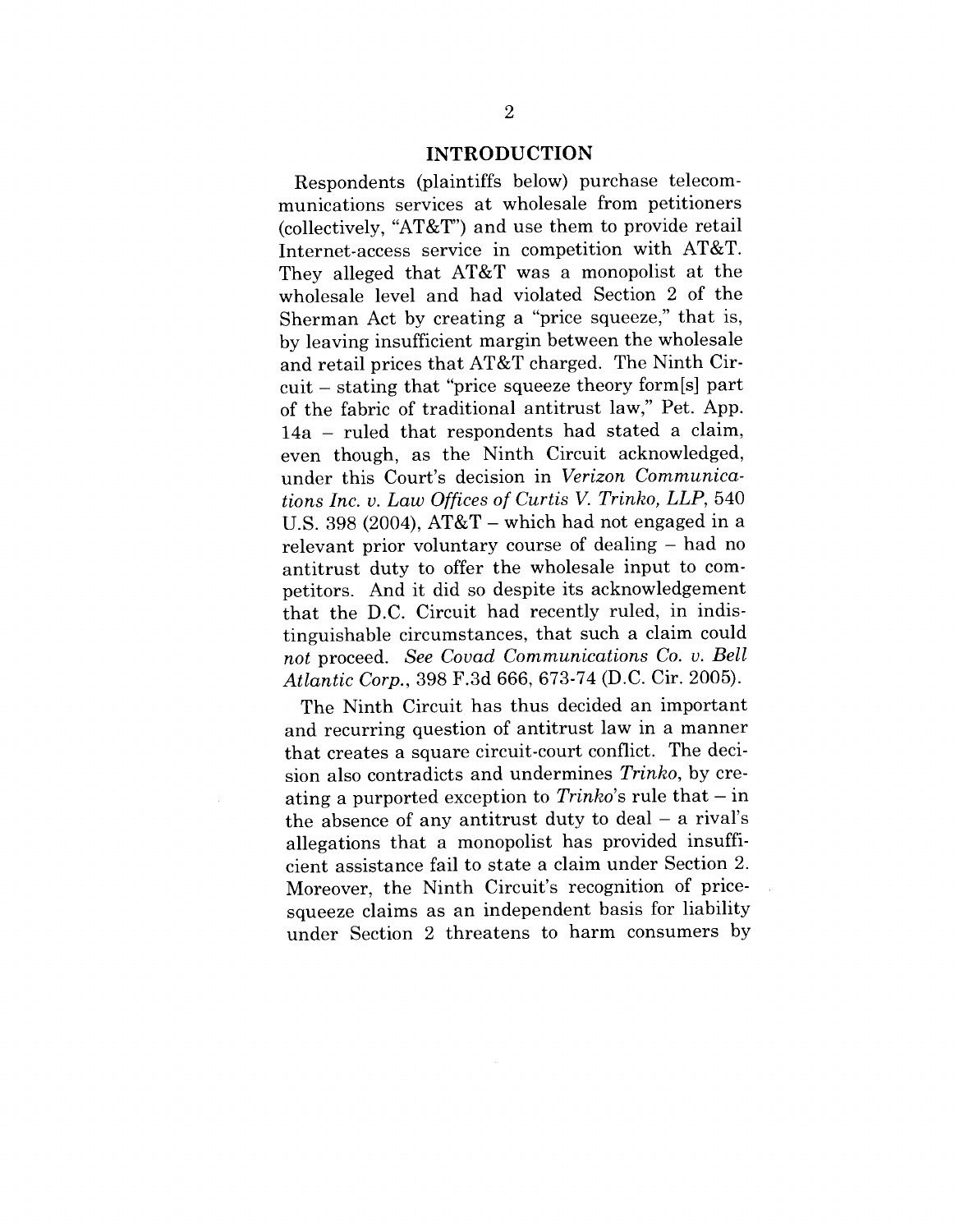deterring conduct that promotes efficiency and reduces retail prices. Partial vertical integration - the situation where a company both sells an upstream wholesale input to rivals and produces the downstream product itself  $-$  is ubiquitous. Under the decision below, any vertically integrated producer with market power at the wholesale level is potentially subject to a claim of "price squeeze" if the combination of its wholesale and resale prices makes competitive life difficult for its rivals. Yet this Court has recognized that Section 2 does not prevent a legitimate monopolist from charging high prices. And low prices are not unlawful unless predatory pursuant to the standard established in *Brooke Group Ltd. v. Brown & Williamson Tobacco Corp.,* 509 U.S. 209 (1993), which requires pricing below cost and a likelihood of recoupment of any losses, neither of which plaintiffs alleged below. The Ninth Circuit's erroneous decision deters voluntary dealing, efficient vertical integration, and retail price competition that benefit consumers.

Last Term, the Court reversed the Ninth Circuit's standard governing predatory bidding claims, after the United States had warned that the decision, if left unreviewed, "threaten[ed] to chill procompetitive conduct by firms in a wide variety of markets." Brief for the United States As Amicus Curiae at 19, *Weyerhaeuser Co. v. Ross-Simmons Hardwood Lumber Co.,* No. 05-381 (U.S. filed May 26, 2006). The same concern is emphatically present in this case. This Court should grant certiorari and reverse.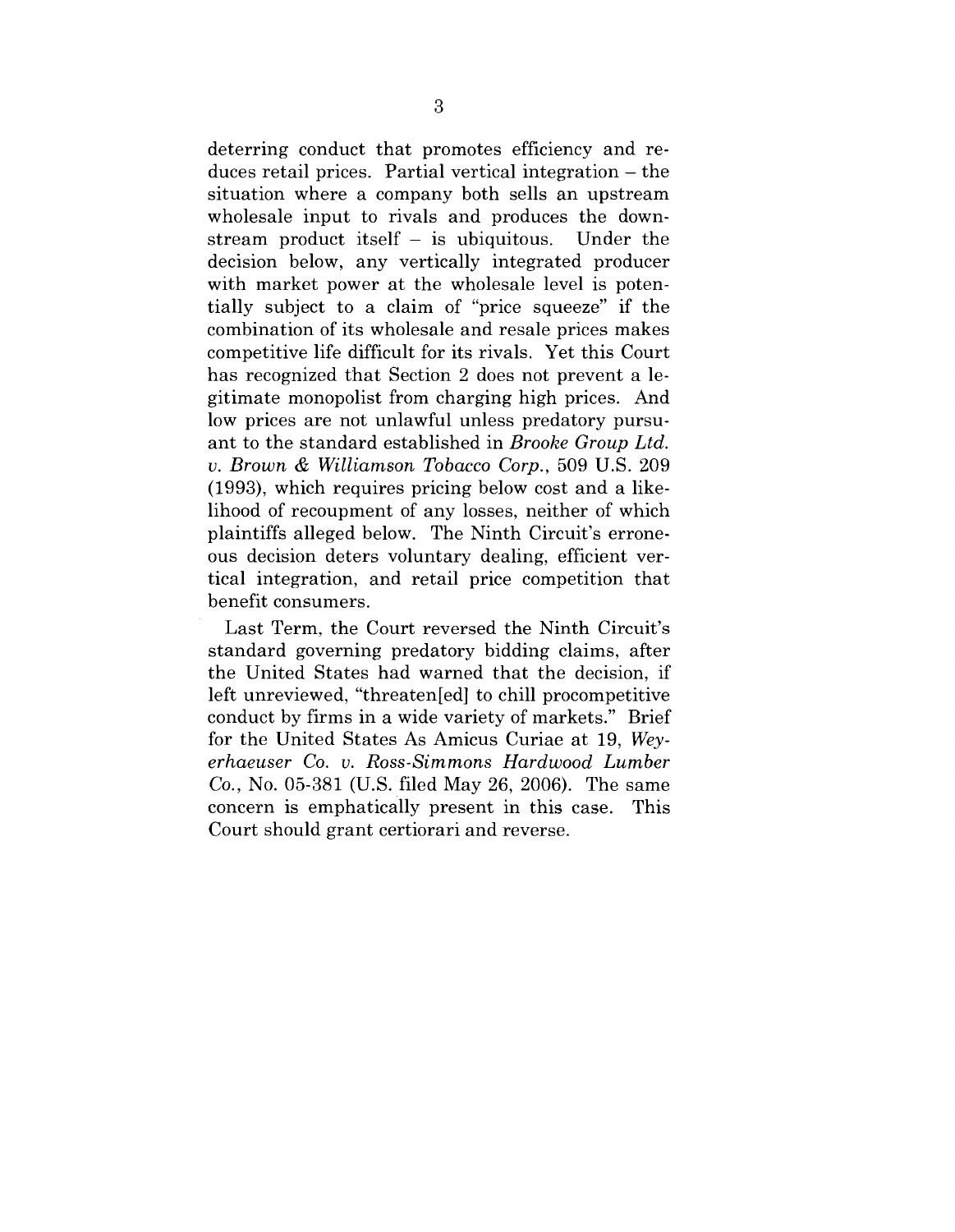# **STATEMENT OF THE CASE**

#### **1. The District Court's Rulings**

Respondents purchase a high-speed digital subscriber line service (known as "DSL transport") from AT&T, combine it with other facilities and services, and then sell retail Internet-access service in competition with AT&T. They sued, claiming that AT&T had engaged in monopolization and attempted monopolization in violation of Section 2 of the Sherman Act by refusing to deal, by denying access to an "essential facility," and by engaging in a "price squeeze." After this Court decided *Trinko,* AT&T moved to dismiss the claims, noting that AT&T had provided DSL transport to rival providers of retail Internet-access service only under compulsion of Federal Communications Commission ("FCC") regulations;1 that AT&T had no *antitrust* duty to deal with respondents at all; and that respondents' complaints about the terms of dealing between petitioners and respondents therefore failed to state a claim under Section 2. *Cf.* 540 U.S. at 409-10.

<sup>1</sup> Under the FCC regulations in place during the relevant period, DSL transport - which provides transmission capacity over local telephone lines - was characterized as a basic service (or, in the parlance of the Telecommunications Act of 1996, a telecommunications service) while DSL-based high-speed Internet-access service was characterized as an enhanced service (or information service). *See generally National Cable & Telecomms. Ass'n v. Brand X Internet Servs.,* 545 U.S. 967, 975- 77, 992-94 (2005). Under the FCC's *"Computer III"* regime *see* Report and Order, *Amendment of Sections 64. 702 of the Commission's Rules and Regulations (Third Computer Inquiry),* 104 F.C.C.2d 958, 964,  $\parallel$  4 (1986) – telephone companies were permitted to provide enhanced services on an integrated basis only if they also offered underlying basic services to rival providers of enhanced services on a nondiscriminatory basis. *See Brand X,* 545 U.S. at 995; *see also* Pet. App. 5a n.6.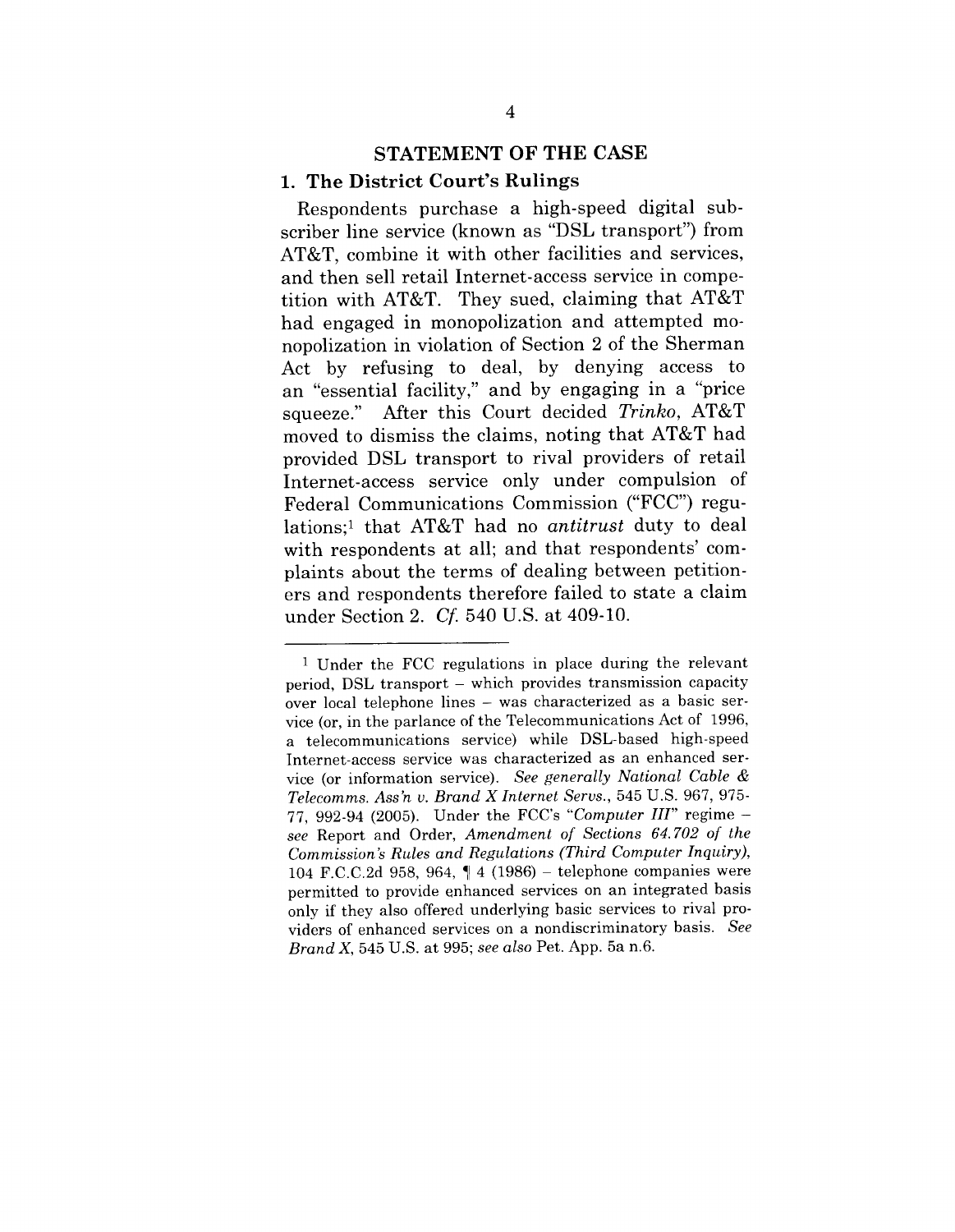The district court agreed that the refusal-to-deal and essential-facilities claims could not proceed. *See* Pet. App. 77a-86a. The court refused to dismiss the price-squeeze claim, however, finding that *Trinko* "simply does not involve price-squeeze claims." *Id.* at 86a. The court also rejected the argument that pricesqueeze claims are unavailable when "wholesale prices are regulated by a federal regulatory agency," *id.* at 87a-88a, finding the argument inconsistent with the Ninth Circuit's analysis in *City of Anaheim v. Southern California Edison Co.,* 955 F.2d 1373 (9th Cir. 1992).

As ordered by the district court, respondents amended their complaint to elaborate on their pricesqueeze claim. The amended complaint alleged that "defendants unlawfully manipulated their dual role" as a "wholesale-monopoly supplier and retail competitor" by "intentionally charging independent [Internet service providers ("ISPs")] wholesale prices that were too high in relation to prices at which defendants were providing retail DSL services thereby making it impossible for independent ISP competitors.., to compete at the low retail prices set by defendants." Am. Compl. ¶ 25(A)(1) (quoted at Pet. App. 5a-6a).2

<sup>2</sup> The amended complaint further alleged that "for a period" AT&T had "charg[ed] wholesale DSL [transport] prices.., that actually exceeded the prices at which [AT&T] . . . was charging retail end-user customers." Am. Compl. ¶ 25(A)(1) (quoted at Pet. App. 6a). Respondents alleged that, if they charged the same price for Internet-access service as AT&T, they "could not cover the cost of providing [retail] service," and that, if AT&T "charged [its] retail affiliates the same wholesale costs for DSL transport that they charged their wholesale . . . customers .... defendants could not cover their wholesale costs and make a profit." *Id.*  $\llbracket 25(A)(2)-(3)$  (quoted at Pet. App. 6a).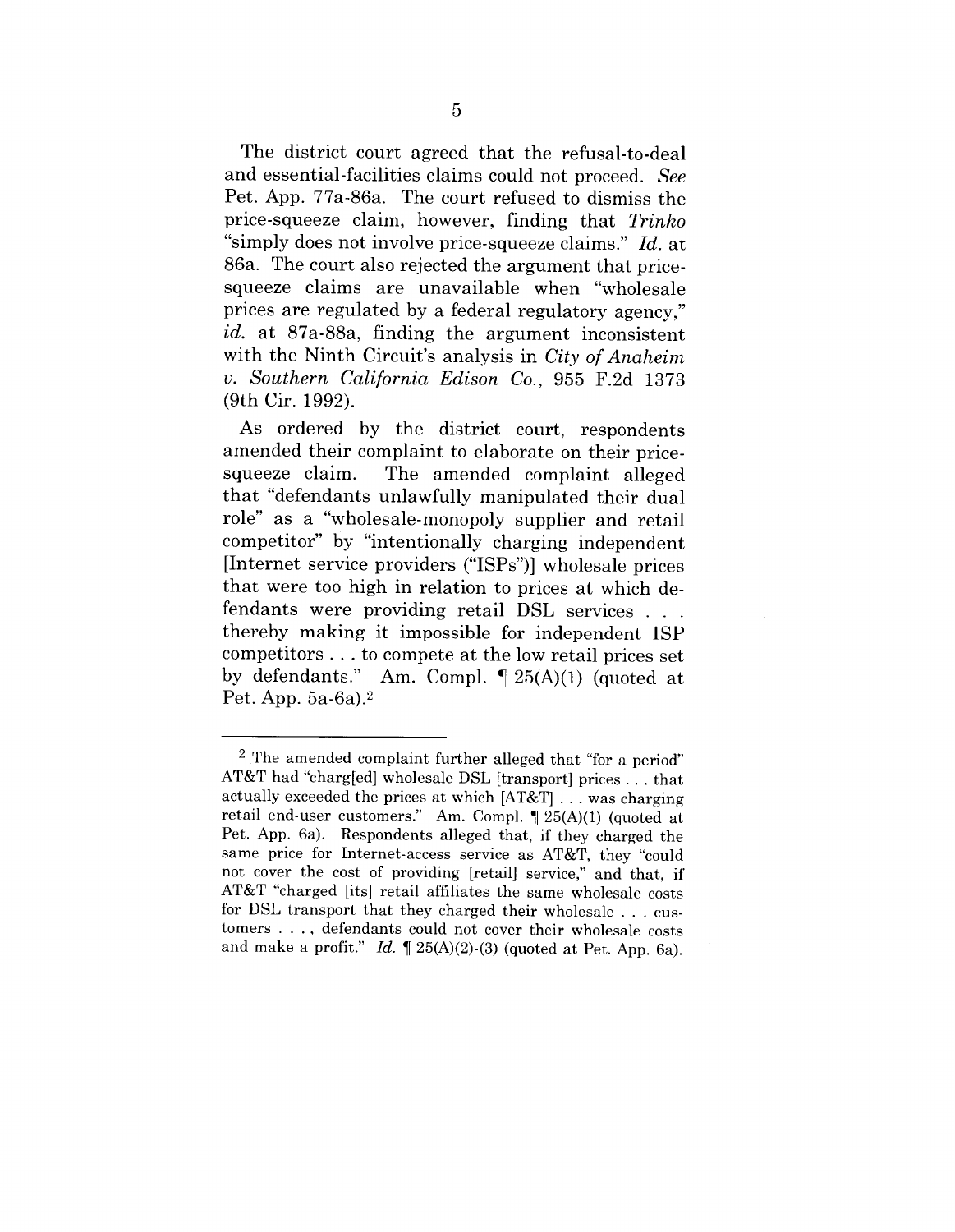AT&T again moved to dismiss, arguing that the claim could proceed only if plaintiffs alleged facts supporting the two prerequisites for a predatorypricing claim under *Brooke Group -* that is, pricing of the retail Internet-access service below cost and a likelihood of recoupment. Although the district court found that there was "persuasive appeal to [petitioners'] argument that the underlying logic of *Trinko,* which is that no inference of anticompetitive intent can be drawn from a refusal to deal where the parties are compelled by law to deal, applies with equal force to price squeeze claims," Pet. App. 55a, it again denied the motion. In the same order, the court granted petitioners' motion to certify its order for appeal. *See id.* at 56a. The Ninth Circuit granted interlocutory review. *See id.* at 92a.

## **2. The Ninth Circuit's Opinion**

The Ninth Circuit affirmed. The court stated that, "[i]n antitrust terms, a price squeeze occurs 'when a vertically integrated company sets its prices or rates at the first (or "upstream") level so high that its customers cannot compete with it in the second-level (or "downstream") market.'" Pet. App. 8a (citation omitted). The court stated that, "[f]or over six decades, federal courts have recognized price squeeze allegations as stating valid claims under the Sherman Act." *Id.* (citing, *inter alia, United States v. Aluminum Co. of Am.,* 148 F.2d 416, 437-38 (2d Cir. 1945) *("Alcoa")).* The court also noted its prior holding that "claims of

The amended complaint charged that "defendants are clearly attempting to compensate for deliberately sacrificing profits on the retail end of their operations (with offsetting margins on the wholesale side) in order to stifle, impede and exclude competition from independent" providers of Internet-access service. *Id.*  $\P$  25(A)(3) (quoted at Pet. App. 7a).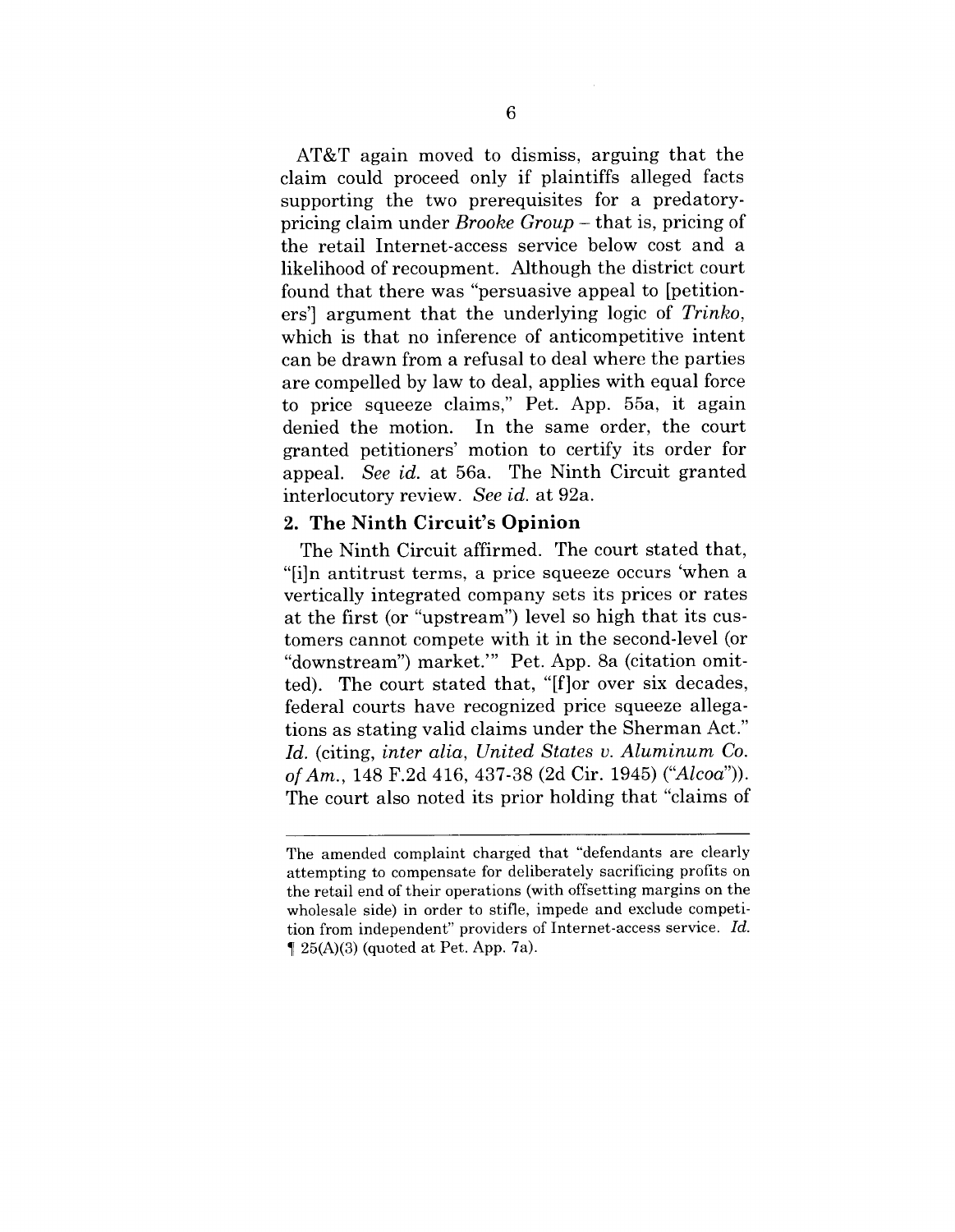price squeezing under § 2 are viable against monopolists in regulated industries." *Id.* at 9a (citing *City of Anaheim).*

The Ninth Circuit acknowledged *Trinko's* holding that "failure by a monopolist to deal with a competitor on certain service terms when that monopolist was under no duty to deal with the plaintiff.., did not state a claim under § 2 of the Sherman Act." *Id.* at 9a-10a. It stated that *Trinko* thus "raised the question of whether a price squeeze is merely another term of the deal governed by the Supreme Court's analysis in *Trinko,* or whether it is something else." *Id.* at 10a. Asserting that the circuits were already in conflict over the question, *see id.* (comparing *Covad Communications Co. v. BellSouth Corp.,* 374 F.3d 1044, 1050 (11th Cir. 2004) (allowing a "price squeezing" claim to proceed), *cert. denied,* 544 U.S. 904 (2005), with *Covad v. Bell Atlantic,* 398 F.3d at 673-74 (rejecting price-squeeze claim in the absence of a duty to deal in the upstream input)), $3$  the court concluded that the case before it was controlled by the Ninth Circuit's earlier decision in *City of Anaheim,* which recognized potential price-squeeze claims. The court thereby decided the question in

<sup>3</sup> In fact, the Ninth Circuit's suggestion that there was an existing circuit split was mistaken. As AT&T had explained to the Ninth Circuit, what the Eleventh Circuit referred to as "price squeezing" was in substance a claim for predatory pricing under the Supreme Court's test in *Brooke Group. See Covad v. BelISouth,* 374 F.3d at 1049-52; *see also Covad Communications Co. v. Bell Atlantic Corp.,* 407 F.3d 1220, 1222 (D.C. Cir. 2005) (order on denial of rehearing) (noting that, in *Covad v. Bell-South*, "the complaint alleged the 'basic prerequisites for ... price predation'") (quoting 374 F.3d at 1049) (alteration in original); *see also infra* p. 13.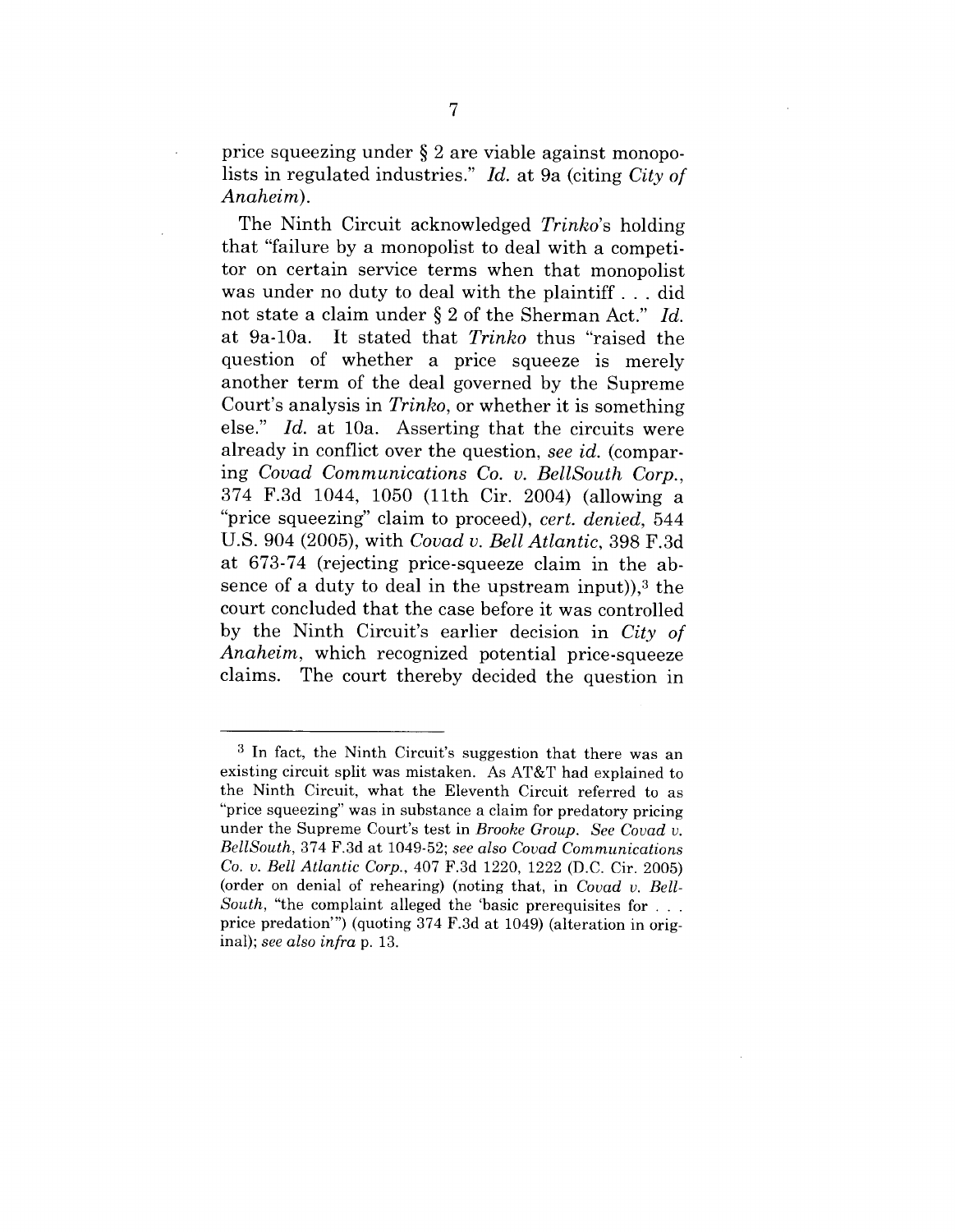direct and acknowledged conflict with the prior decision of the D.C. Circuit.

The Ninth Circuit offered two reasons for its decision. *First,* it stated that *"Trinko* did not involve a price squeezing theory" and that, "[b]ecause a price squeeze theory formed part of the fabric of traditional antitrust law prior to *Trinko,* those claims should remain viable notwithstanding either the telecommunications statutes or *Trinko."* Pet. App. 14a. *Second,* the court determined that the standard established in *City of Anaheim* was appropriately circumscribed by the requirement that a plaintiff alleging a price squeeze in a regulated industry show "specific intent on the part of the wholesale monopoly holder to 'serve its monopolistic purposes at [retail competitors'] expense.'" *Id.* (quoting *City of Anaheim,* 955 F.2d at 1378) (alteration in original).

The Ninth Circuit also stated that "the existence of regulation does not always eliminate the danger of anticompetitive harm." *Id.* at 15a. "The key, under *Trinko,* is the nature of the regulatory structure at issue." *Id.* The court found itself "confronted with a partially regulated industry": while, "[a]t the wholesale level, there are a series of regulatory mechanisms and regulatory agencies charged with assuring fair play," *id.* at 16a, there is "no comparable regulatory attention paid to the retail DSL market," *id.* at 18a. "It is unclear at this juncture the extent to which linkLine is basing its  $\S 2$  price squeezing theory on wholesale pricing, retail pricing, or both. However, since linkLine could prove facts . . . that involve only unregulated behavior at the retail level,"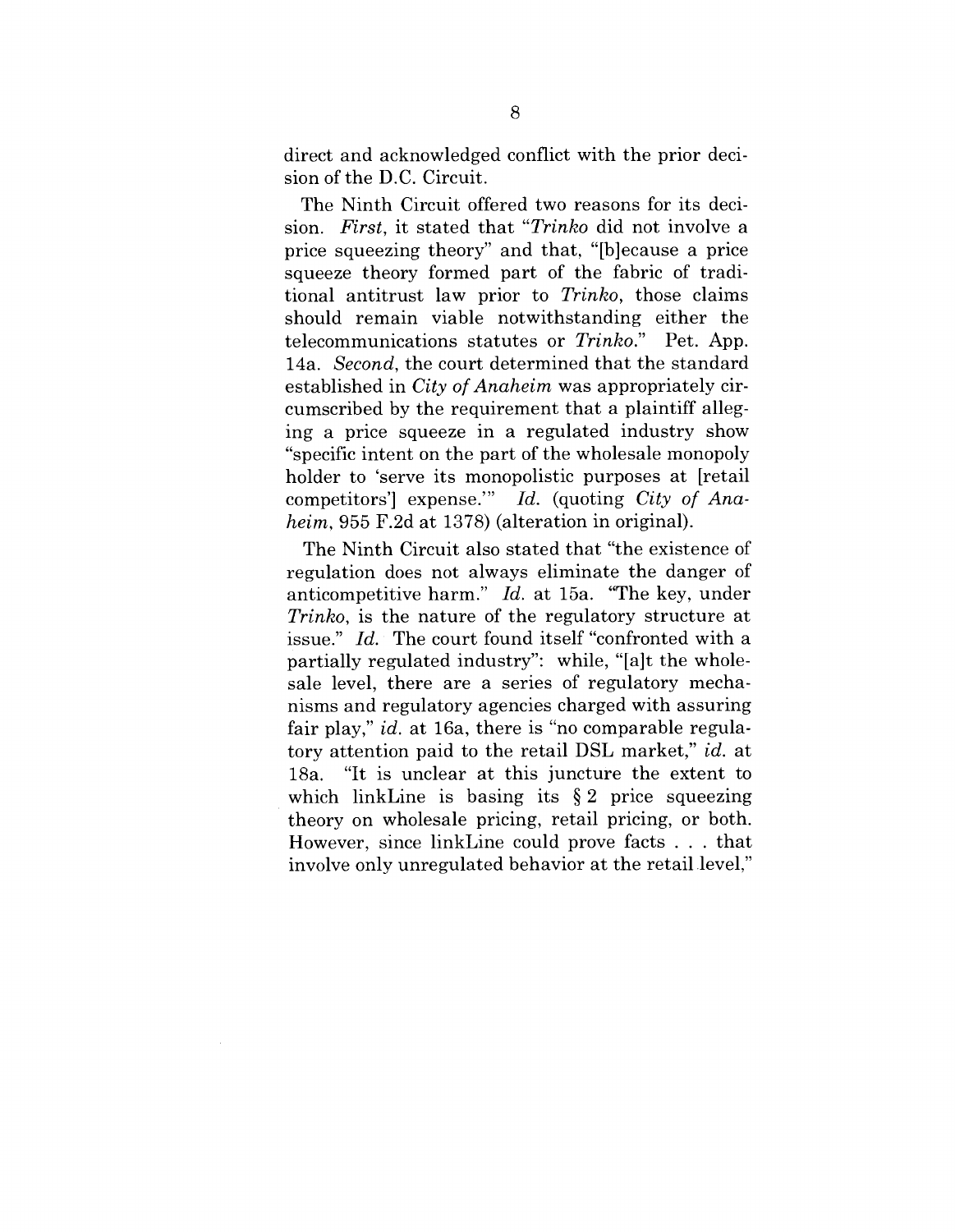its claim could not be dismissed on the pleadings.  $Id.4$ 

Judge Gould dissented, stating that *Trinko* "takes the issues of wholesale pricing out of the case," such that plaintiffs would have to allege the elements of a predatory-pricing claim with respect to "retail sales of internet connection[s]" to state a claim under Section 2. *Id.* at 20a-21a. Under this standard, the amended complaint failed to state a claim: "plaintiffs  $\ldots$  did not allege that the seller had the market power to set prices for internet connection[s] in the retail market, that [petitioners'] retail price, contributing to the squeeze, was set below cost, and that losses could later be recouped." *Id.* at 23a.

## **REASONS FOR GRANTING THE PETITION**

The Ninth Circuit's decision stands in acknowledged conflict with the prior decision of the D.C. Circuit, which recognized that it makes no sense to permit a price-squeeze claim when the defendant has no antitrust duty to deal in the upstream input. It conflicts as well with prior decisions of the Fourth, Seventh, and Eleventh Circuits, which dismissed indistinguishable price-squeeze claims. And the decision provides plaintiffs an end-run around this Court's decision in *Trinko,* which established a categorical limitation on a monopolist's obligation to as-

<sup>4</sup> The Ninth Circuit directed the district court to judge the viability of the claim at summary judgment based on "whether the complained of behavior took place at the regulated wholesale level, the unregulated retail level, or some combination of the two, and to what extent, if any, the responsible agencies have devoted attention to or had involvement in the complained of conduct." Pet. App. 18a.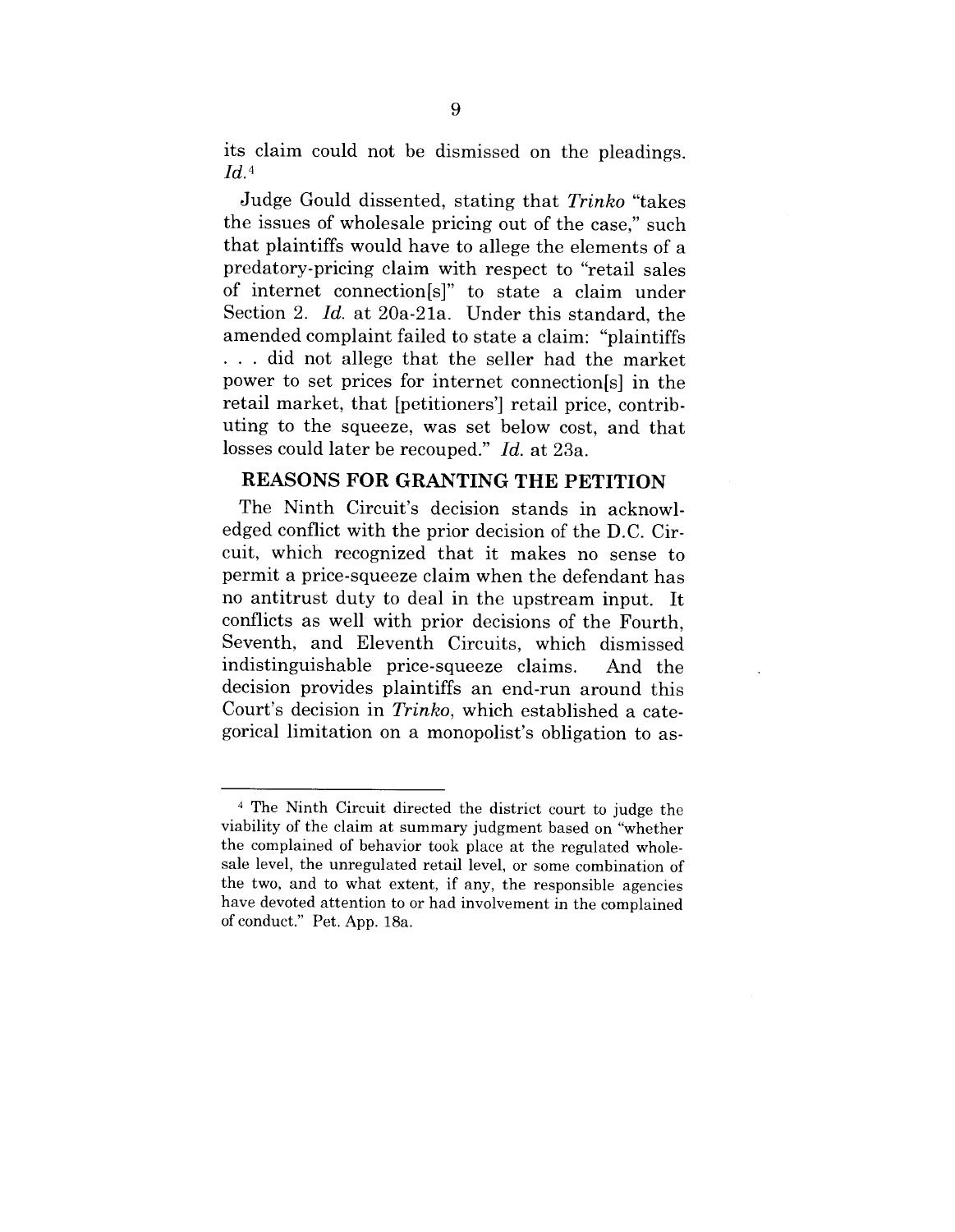sist rivals by dealing with them on favorable terms. For those reasons, the Court should grant certiorari.

Review also is warranted because the Ninth Circuit's decision breathes new life into a price-squeeze doctrine that conflicts with important Sherman Act principles articulated by this Court. The Ninth Circuit's decision begins with the proposition that a plaintiff states a "valid claim[] under the Sherman Act" by alleging that "a vertically integrated company set[] its prices or rates at the first (or 'upstream' level so high that its customers cannot compete with it in the second-level (or 'downstream') market." Pet. App. 8a (internal quotation marks omitted). But a standard that makes the legality of pricing conduct turn on the impact on *competitors -* whether such an impact is "intended" or not  $-$  is inconsistent with the bedrock principle that antitrust law is intended for the protection of *competition,* not competitors. Because the Ninth Circuit's decision creates a threat of liability and litigation whenever a vertically integrated firm with market power prices aggressively at the downstream level, the decision promises to deter price cuts that benefit consumers. And the decision will likewise distort business decisions concerning vertical integration and voluntary dealing with downstream rivals, all to the detriment of competition. The Court should accept this opportunity to eliminate price squeeze as an independent basis for liability under Section 2.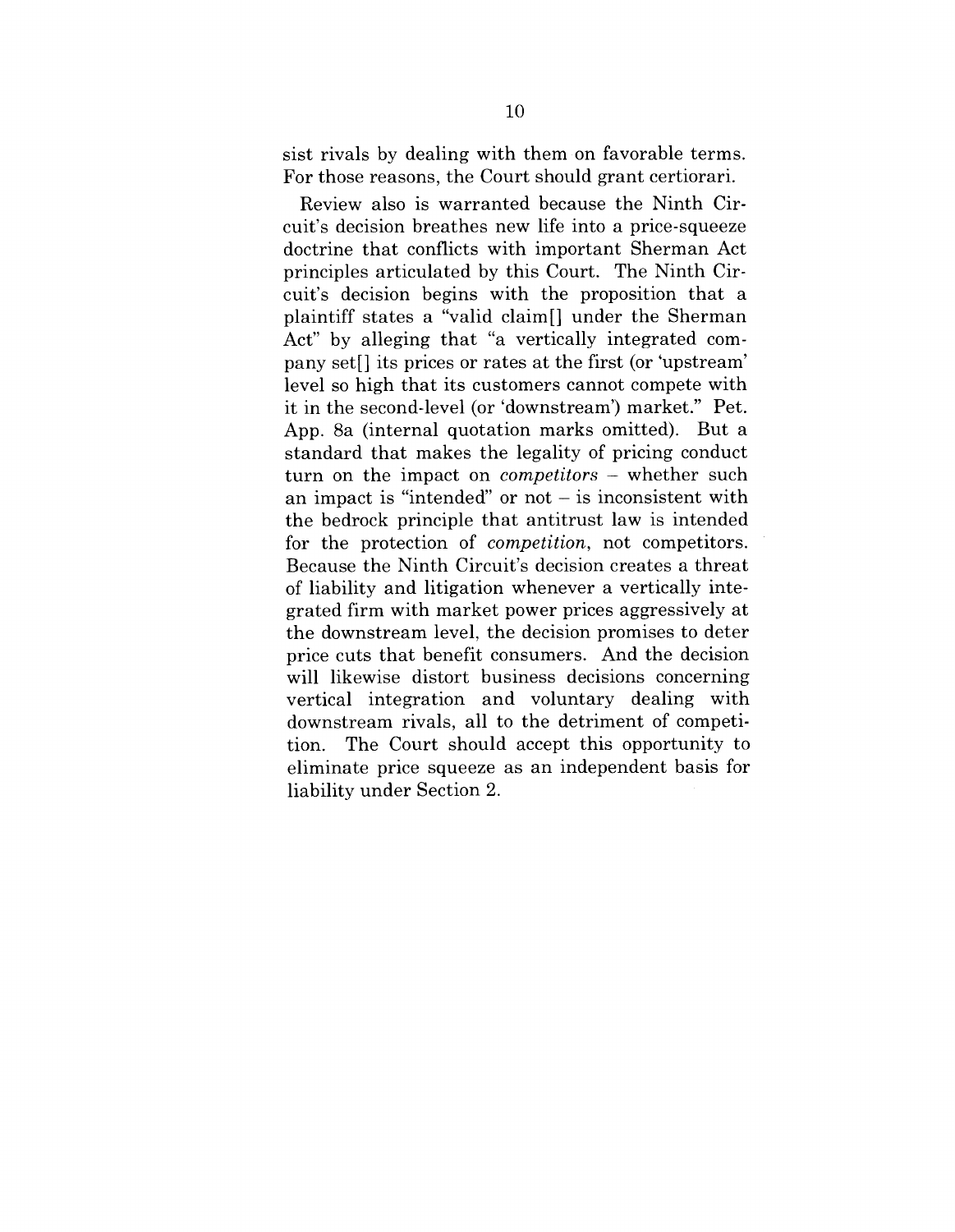- **I. THE DECISION BELOW- WHICH ALLOWS A PRICE-SQUEEZE CLAIM TO PROCEED EVEN WHEN THE DEFENDANT HAS NO DUTY TO DEAL - CONFLICTS** WITH **PRIOR CIRCUIT PRECEDENT AND WITH** *TRINKO*
	- **A. The Ninth Circuit's Rule Conflicts with the Prior Decision of the D.C. Circuit and the Law in Other Circuits**

The Ninth Circuit's determination that a pricesqueeze claim may proceed under Section 2 despite the absence of any duty to deal in the underlying wholesale input creates a square conflict with the D.C. Circuit and contradicts prior decisions of the Fourth, Seventh, and Eleventh Circuits as well. The Court should grant certiorari, first of all, to resolve the conflict. *See* Sup. Ct. R.  $10(a)$ .

1. The Ninth Circuit understood that, under *Trinko,* "the failure by a monopolist to deal with a competitor on certain service terms when that monopolist was under no duty to deal with the plaintiff competitor absent statutory compulsion, did not state a claim under § 2 of the Sherman Act." Pet. App. 9a-10a. But it reasoned that this holding did not resolve "the question of whether a price squeeze is merely another term of the deal governed by . . . *Trinko,* or whether it is something else." *Id.* at 10a. The Court ruled that, because *"Trinko* did not involve a price squeezing theory" and "took great care to explain that in this particular regulatory context, 'claims that satisfy established antitrust standards' are preserved," plaintiffs' price-squeeze claim was not barred. *Id.* at 14a (quoting 540 U.S. at 406).

As the Ninth Circuit acknowledged, that holding squarely conflicts with the D.C. Circuit's decision in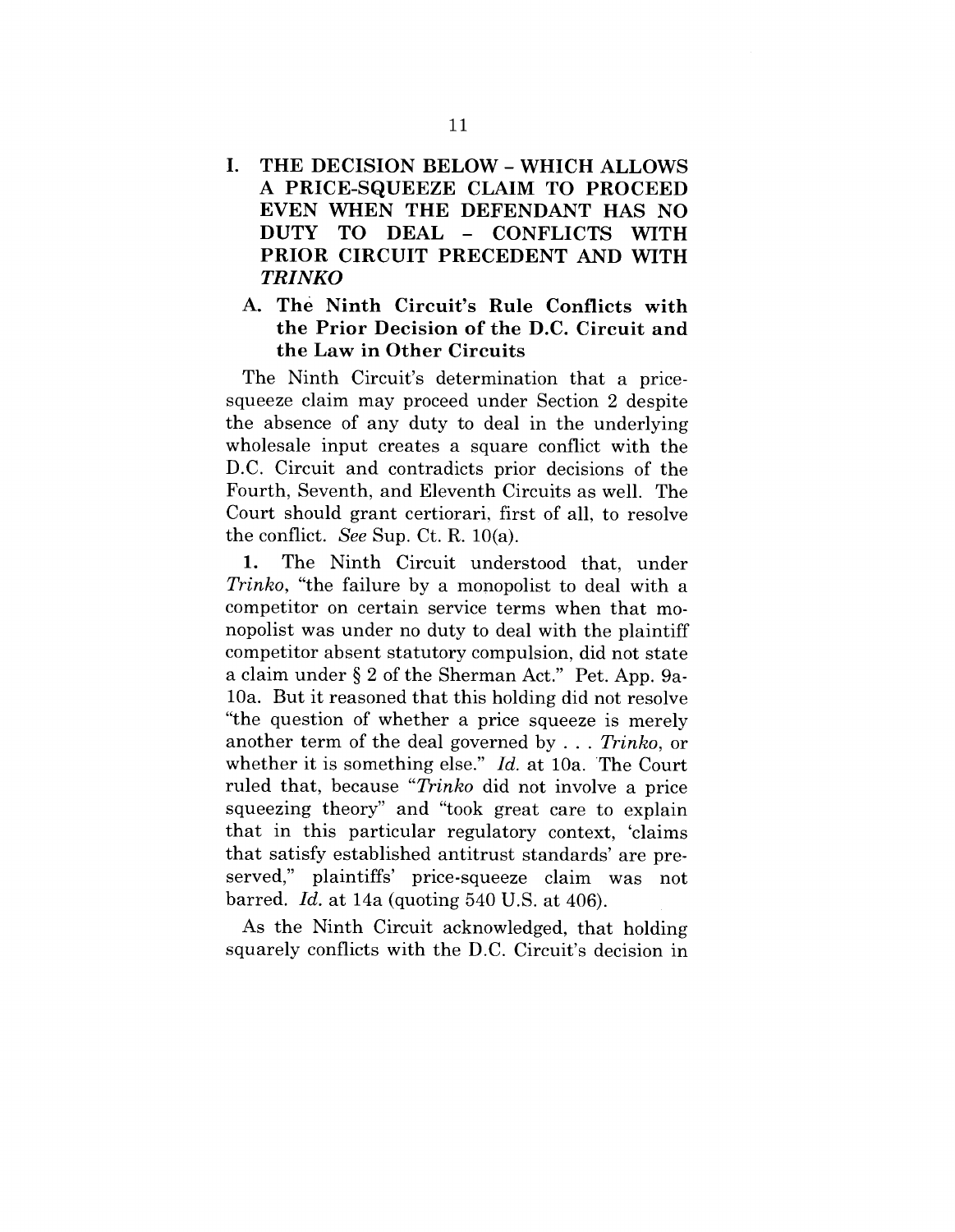*Covad v. Bell Atlantic. See id.* at 10a (acknowledging D.C. Circuit's holding that price-squeeze claims in this context do not "survive *Trinko").* In *Covad v. Bell Atlantic,* Covad provided DSL service in competition with Bell Atlantic, using wholesale inputs purchased from Bell Atlantic. *See* 398 F.3d at 670.5 As respondents did in this case, Covad claimed that Bell Atlantic had "engaged in anticompetitive conduct" by "pursu[ing] an unlawful 'price squeeze." *Id.*<sup>6</sup> Relying on the Second Circuit's decision in *Alcoa,* Covad argued that this price squeeze violated the Sherman Act.

The D.C. Circuit rejected the claim. The court noted that Bell Atlantic had no *antitrust* duty to deal with Covad at the wholesale level; rather, Bell Atlantic's "duty to make those loops available at all" was purely a product of "statutory compulsion." *Id.* at 673. The court therefore "affirm[ed] the district court's dismissal of Covad's § 2 claim based upon a price squeeze," reasoning that a complaint about price squeeze is no different from any other complaint about terms of dealing, and thus barred by

 $5$  Covad provided DSL transmission capacity – analogous to the DSL transport service that petitioners provided to respondents - and purchased telephone lines from Bell Atlantic. *See Covad v. Bell Atlantic,* 398 F.3d at 670. Thus (coincidentally) the service that respondents here alleged was the wholesale input for purposes of respondents' price-squeeze claim was the downstream product for purposes of Covad's price-squeeze claim.

 $6$  The key allegations were that "Bell Atlantic... offered and re-sold its DSL services [at retail] . . . at a monthly price . . . very close to, and in some cases less than, the monthly cost Bell Atlantic charge[d] Covad and other wholesale customers for unbundled loops." 398 F.3d at 673 (first set of brackets and second ellipsis added).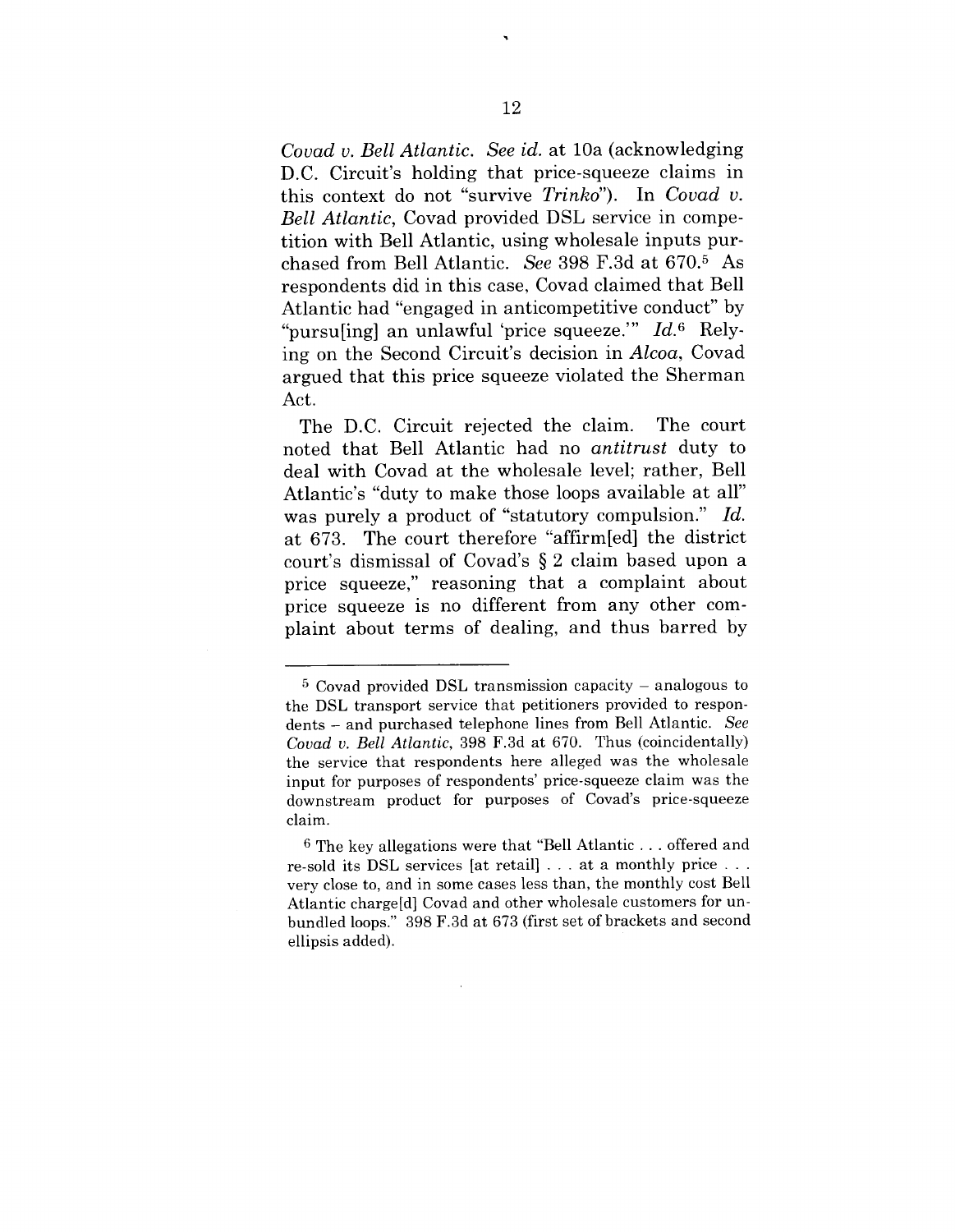*Trinko.* Thus, "as observed in a leading treatise, 'it makes no sense to prohibit a predatory price squeeze in circumstances where the integrated monopolist is free to refuse to deal.'" *Id.* at 673-74 (quoting 3A Phillip E. Areeda & Herbert Hovenkamp, *Antitrust Law ¶* 767c3, at 129-30 (2d ed. 2002)). From the point of view of antitrust law, the monopolist can avoid the potential for any price-squeeze allegation by not supplying the competitor.

2. The decision below also conflicts with prior decisions of the Fourth, Seventh, and Eleventh Circuits. In *Cavalier Telephone, LLC v. Verizon Virginia Inc.,* 330 F.3d 176 (4th Cir. 2003), *cert. denied,* 540 U.S. 1148 (2004), the Fourth Circuit rejected (in *a pre-Trinko* decision) a price-squeeze claim by a retail competitor that purchased wholesale inputs from the defendant. *See id.* at 181, 190; *see also* Areeda & Hovenkamp ¶ 787c3, at 320 n.1 (Supp. 2007). In *Goldwasser v. Ameritech Corp.,* 222 F.3d 390 (7th Cir. 2000), the Seventh Circuit dismissed on the pleadings a claim that the defendant's "wholesale prices . . . prevent[ed] . . . competitors . .. from offering attractive resale prices to consumers." *Id.* at 395. And, in *Covad v. BellSouth,* although the court allowed a "price squeezing" claim to proceed, the Eleventh Circuit "limited the claim to instances that . . . involved predatory pricing - namely, where prices were below cost but these losses were recouped in a subsequent period of monopoly prices." Areeda & Hovenkamp ¶ 787c3, at 321; *see also Covad v. Bell-South,* 374 F.3d at 1052. As the dissent below noted, respondents made no such allegations. *See* Pet. App. 22a, 23a (stating that "the 'price squeeze' contention boils down to a claim of a predatory pricing on sales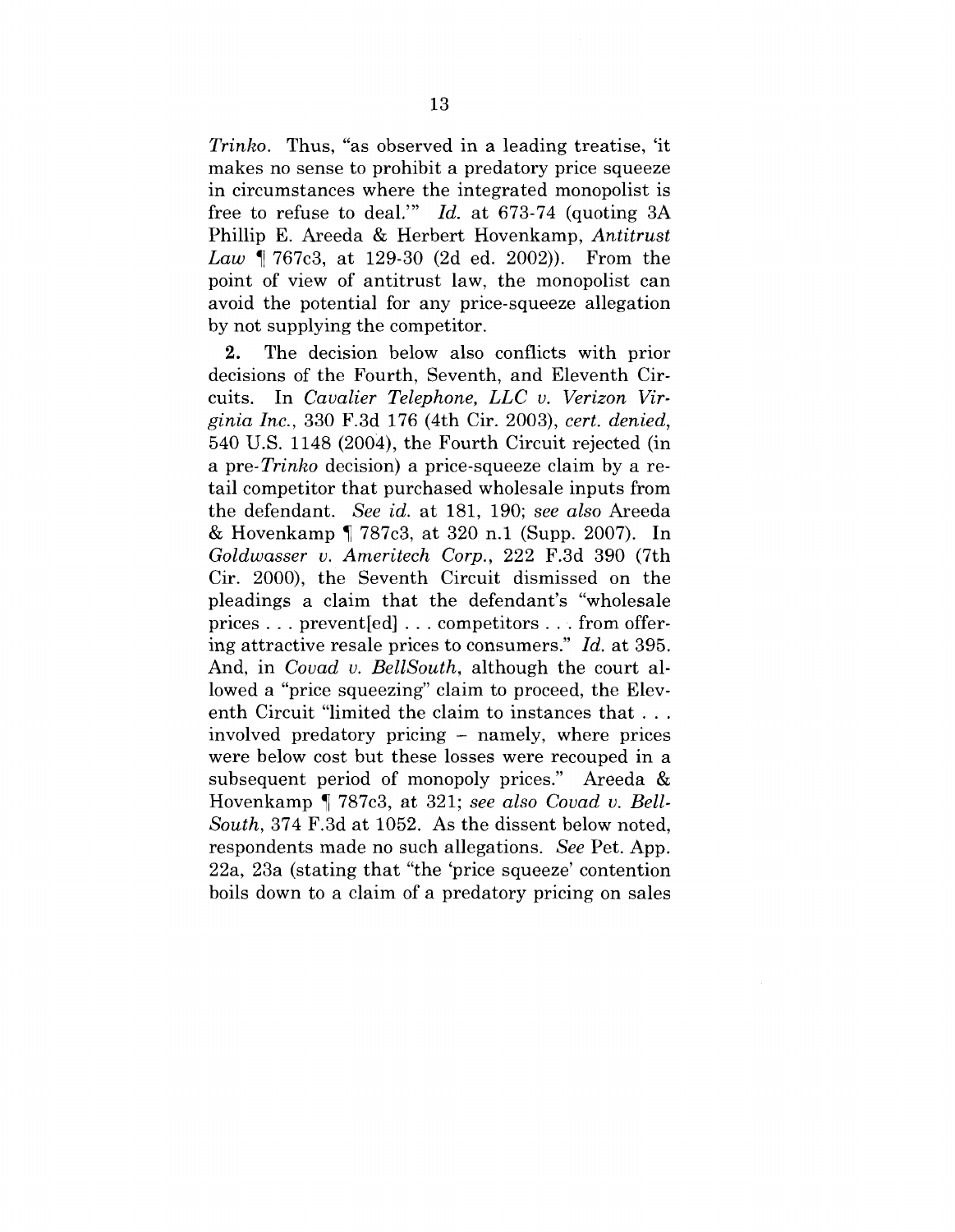... in the retail market" and that "plaintiffs ... did not allege" the requisite elements).

In sum, the very claim that the Ninth Circuit allowed to proceed would have been dismissed in the Fourth, Seventh, Eleventh, and D.C. Circuits. The split of authority is undeniable. Moreover, further development of the issue is unlikely to resolve the split. Whenever possible, plaintiffs seeking to litigate a price-squeeze claim will take advantage of the rule in the Ninth Circuit rather than litigate in courts where, at a minimum, a plaintiff cannot proceed with any price-squeeze claim without establishing that the defendant has an antitrust duty to deal.

## **B. The Ninth Circuit's Decision Conflicts with** *Trinko*

The decision below merits review for the additional reason that it is inconsistent with and threatens to undermine the result in *Trinko.* Sup. Ct. R. 10(c).7

1. Respondents' "price squeeze" claim is logically and legally indistinguishable from the *Trinko* plaintiff's refusal-to-deal and "essential facilities" claims, which were based on the allegation that the defendant refused to provide adequate service. As this Court has noted, "[a]ny claim for excessive rates can be couched as a claim for inadequate services and vice versa." *AT&T Co. v. Central Office Tel., Inc.,* 524 U.S. 214, 223 (1998). Allowing plaintiffs' claim to proceed on a price-squeeze theory would thus flout the core holding of *Trinko.* If the Ninth Circuit were

<sup>7</sup> The Ninth Circuit's holding conflicts so sharply with *Trinko* that this Court may wish to consider summary reversal. *See, e.g, Palmer v. BRG of Georgia, Inc.,* 498 U.S. 46 (1990) (per curiam) (summarily reversing antitrust decision that was in clear tension with prior decisions of this Court); *Catalano, Inc. v. Target Sales, Inc.,* 446 U.S. 643 (1980) (per curiam) (same).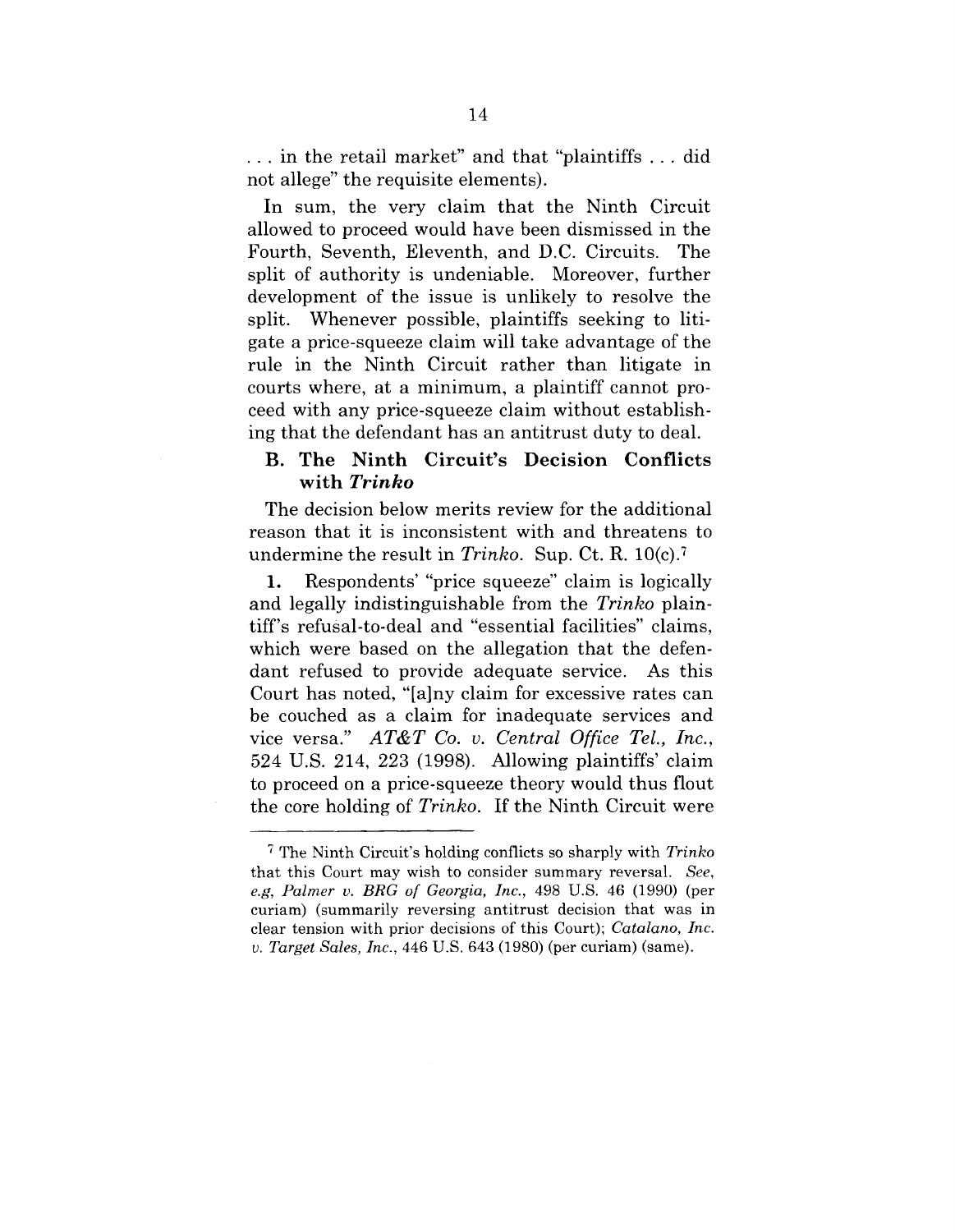right, plaintiffs might circumvent *Trinko* simply by recasting a claim of *inadequate* access to network elements as a claim of *too-costly* access to network elements.

Furthermore, recognition of a price-squeeze claim in circumstances where there is no underlying duty to deal would entail the same ills underlying the Court's antitrust analysis in *Trinko.* By threatening antitrust liability based in part on allegedly high wholesale prices, such claims impinge on "an important element of the free-market system," that is, a legitimate monopolist's "opportunity to charge monopoly prices." 540 U.S. at 407. Allowing such claims to proceed would thus undermine incentives for "innovation and economic growth." *Id.* More generally, forcing a firm to protect its downstream rivals from the possibility of a price squeeze is one way of "[c]ompelling such firms to share the source of their advantage," which may "lessen the incentive for the monopolist, the rival, or both to invest in... economically beneficial facilities." *Id.* at 407-08. Further, it will always be difficult for an adjudicator to distinguish a price squeeze resulting from the defendant's superior efficiency from a price squeeze that reflects "too high" wholesale prices  $-$  thus giving rise to a significant risk of false positives. *Town of Concord v. Boston Edison Co.,* 915 F.2d 17, 24 (1st Cir. 1990) (Breyer, J.); *see Trinko,* 540 U.S. at 412-14. That possibility will raise the litigation risks associated with vigorous price competition, putting upward pressure on *retail* prices. Thus, "[m]istaken inferences and the resulting false condemnations 'are especially costly, because they chill the very conduct the antitrust laws are designed to protect.'" *Trinko,* 540 U.S. at 414 (quoting *Matsushita Elec. Indus. Co.*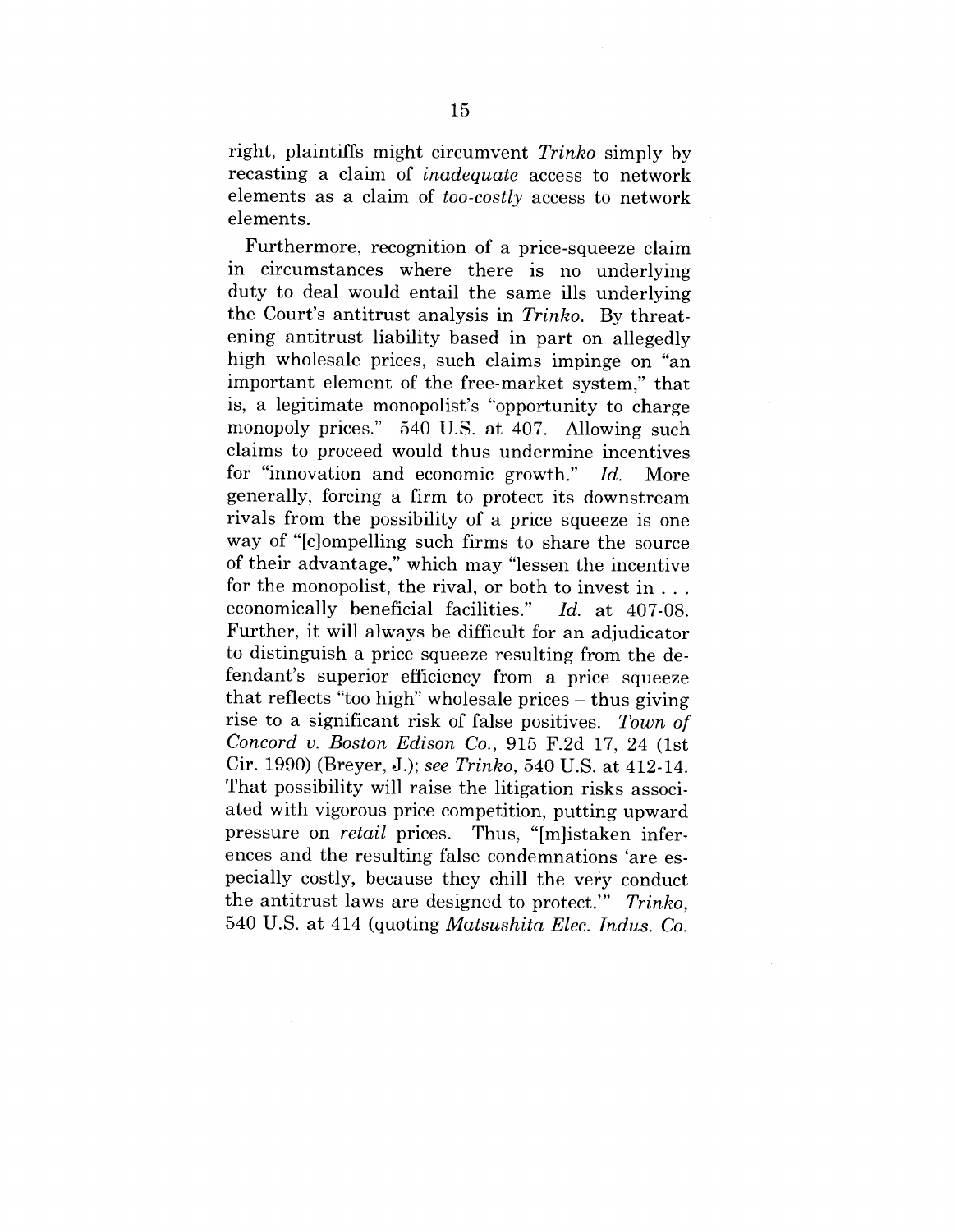*v. Zenith Radio Corp.,* 475 U.S. 574, 594 (1986)). *See also infra* pp. 23-27.

As an institutional matter, *Trinko* holds that antitrust laws eschew imposition of duties that would "require antitrust courts to act as central planners, identifying the proper price, quantity, and other terms of dealing – a role for which they are ill-suited" **-** or that would "require continuing supervision of a highly detailed decree." 540 U.S. at 408, 415. Yet the Ninth Circuit's rule would have courts and juries supervise prices at not one but *two* levels - the prices for both wholesale inputs and downstream retail services - and ensure that their interaction did not unduly restrict competitors' ability to compete in the retail market. *See* 3A Areeda & Hovenkamp ¶ 767d2, at 132 (price-squeeze doctrine, as articulated in *Alcoa,* "burdens courts with the prohibitive administrative task of administering the monopolist's prices"). Because that task is beyond judicial competence, "It]he problem should be deemed irremedia[ble] by antitrust law." *Trinko*, 540 U.S. at 415 (alteration in original; internal quotation marks omitted).

*2. Trinko* mandated dismissal of the claims below for the additional reason that any conceivable threat to competition posed by the alleged "price squeeze" could be remedied through regulatory oversight. As this Court observed in *Trinko,* "[a]ntitrust analysis must always be attuned to the particular structure and circumstances of the industry at issue," including "the significance of regulation." 540 U.S. at 411. Petitioners' duty to provide DSL transport service to respondents was purely a function of then-binding FCC regulations, as the Ninth Circuit recognized. *See supra* note 1. Moreover, the FCC has jurisdiction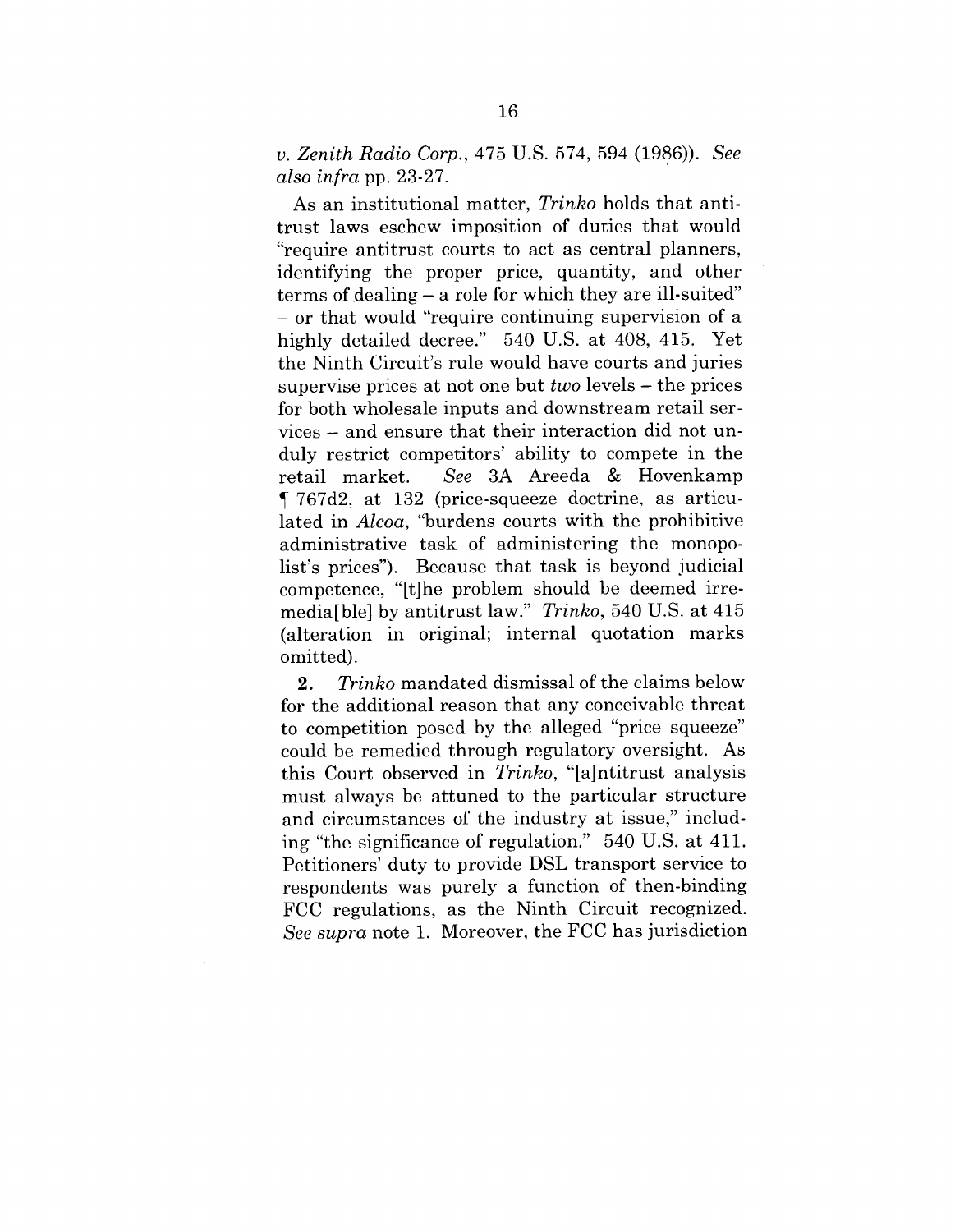not merely to require dealing, but also to regulate its terms - including, if justified, by regulating the relationship between wholesale and retail prices. Cf. *FPC v. Conway Corp.,* 426 U.S. 271 (1976).

The Ninth Circuit believed that, because retail prices of Internet access are not regulated, the existence of regulation at the wholesale level did not preclude respondents' claims. The Ninth Circuit's analysis is incorrect. That the FCC has, for many years, affirmatively determined that it should *not* regulate retail prices of Internet access (and, more recently, has deregulated broadband services more generally) reflects an affirmative (and sound) regulatory judgment, and not absence of regulatory oversight.<sup>8</sup> Here, as in *Trinko*, "a regulatory *structure*" exists "to deter and remedy anticompetitive harm" and "the additional benefit to competition provided by antitrust enforcement will tend to be small." 540 U.S. at 412 (emphasis added); *see also Town of Concord,* 915 U.S. at 25. For that reason as well, the Ninth Circuit should have ruled that respondents failed to state a claim under Section 2.

*s See Brand X,* 545 U.S. at 976-77, 993-94 (describing FCC decision not to regulate enhanced services); *see also* Report and Order and Notice of Proposed Rulemaking, *Appropriate Framework for Broadband Access to the Internet over Wireline Facilities,* 20 FCC Rcd 14853 (2005) (abandoning *Computer III* requirements).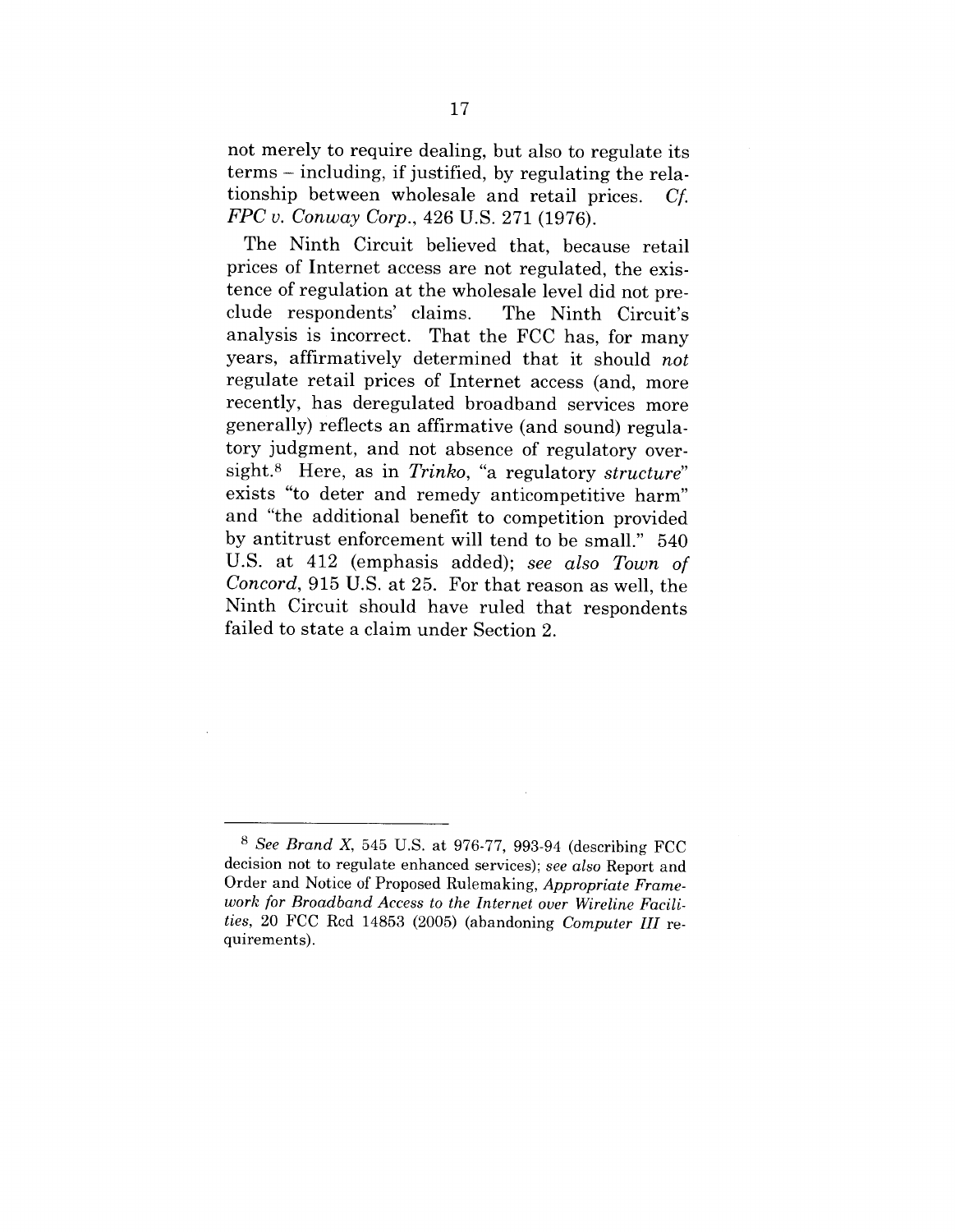## **II. THE COURT SHOULD REJECT THE "PRICE SQUEEZE" DOCTRINE ARTICU-LATED IN THE DECISION BELOW**

The Ninth Circuit's embrace of "price squeeze" as a basis for antitrust liability under Section 2 warrants review as well because it presents an issue of significant practical impact and doctrinal importance. Under the Ninth Circuit's standard, the touchstone for liability is that a vertically integrated company has set its upstream wholesale prices "so high that its customers cannot compete with it" in the downstream retail market. Pet. App. 8a (internal quotation marks omitted). That follows the rule first established by the Second Circuit in the influential but widely criticized *Alcoa* decision, which imposed liability under Section 2 when a wholesale-level monopolist set its wholesale prices above a "fair price" and its retail prices so low that competitors were unable to make "a living profit." *Alcoa,* 148 F.2d at 437. A similar version of price-squeeze doctrine had been recognized - before *Trinko -* by the Third Circuit,9 the Seventh Circuit,1° and the Eighth Circuit.11 *See also Delaware & Hudson Ry. Co. v. Consolidated Rail Corp.,* 902 F.2d 174, 179-80 (2d Cir. 1990) (recognizing Section 2 claim where defendant allegedly raised price of access to railroad tracks above reasonable level).

*<sup>9</sup> Bonjorno v. Kaiser Aluminum & Chem. Corp.,* 752 F.2d 802, 809-10 (3d Cir. 1984).

*lo City of Mishawaka v. American Elec. Power Co.,* 616 F.2d 976, 985 (7th Cir. 1980).

<sup>11</sup> *City of Kirkwood v. Union Elec. Co.,* 671 F.2d 1173, 1176 n.4, 1178-79 (8th Cir. 1982).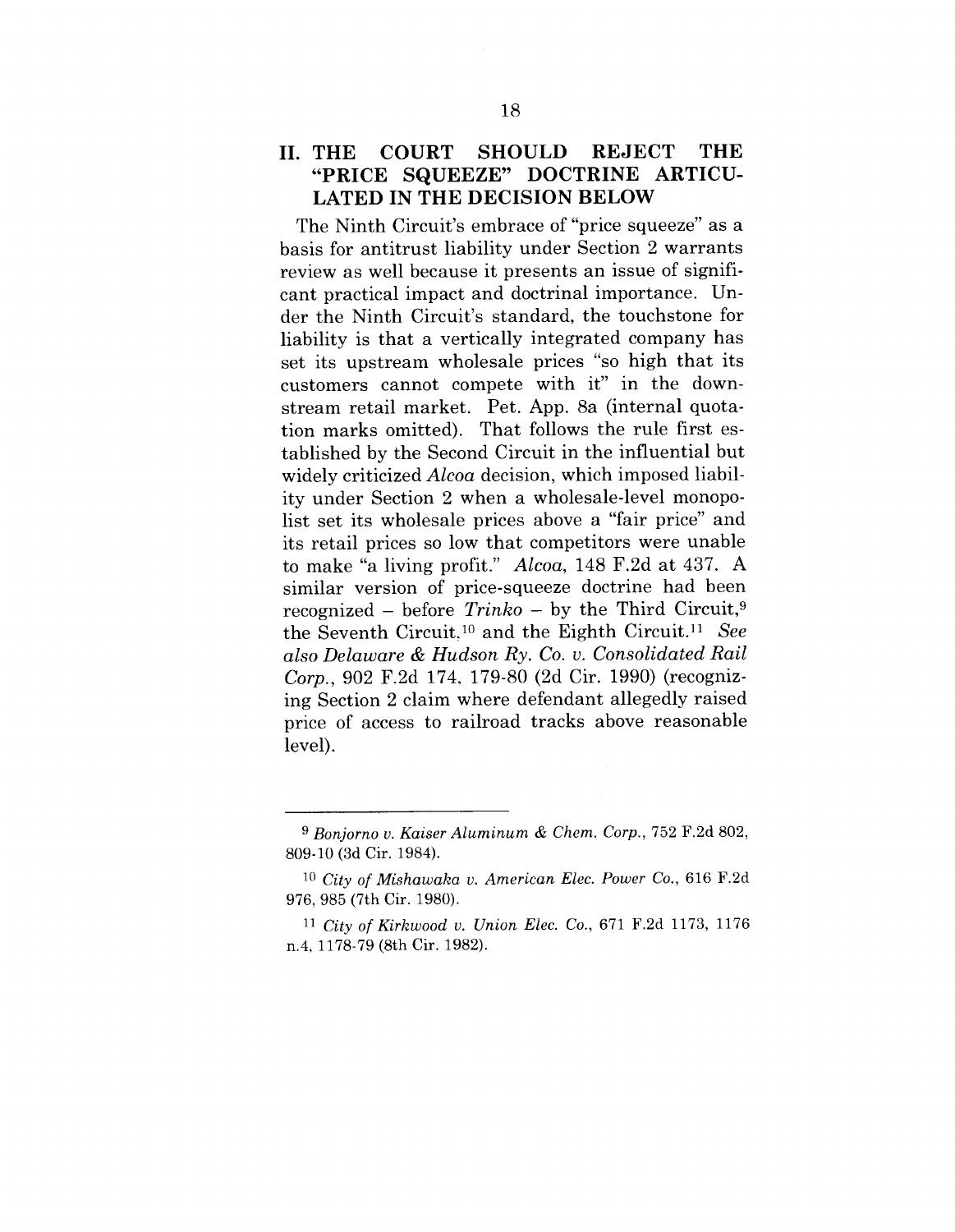The Ninth Circuit's decision and the other decisions recognizing price squeeze as an independent antitrust tort stand in tension with the First Circuit's decision in *Town of Concord,* in which the court - while having no occasion to resolve the *Alcoa* rule's viability as a general matter – rejected application of the doctrine in the presence of price regulation at the wholesale and retail levels. *See* 915 F.2d at 25. Moreover, price-squeeze doctrine is contrary to important antitrust principles articulated by this Court. Unless corrected by this Court, the doctrine will continue to deter efficient voluntary dealing and pricecutting, harming consumers.

## **A. Price-Squeeze Doctrine Protects Competitors, Not Competition**

As broadly articulated by the Second Circuit in *Alcoa* and by the Ninth Circuit below, price-squeeze doctrine is inconsistent with Supreme Court precedent. *Alcoa* and its progeny imply that a monopolist has a duty to avoid setting its prices in a manner that injures downstream competitors. But the doctrinal focus on the well-being of rivals is fundamentally inconsistent with the principle that the antitrust laws "were enacted for the protection of *competition* not *competitors." Brunswick Corp. v. Pueblo Bowl-O-Mat, Inc.,* 429 U.S. 477, 488 (1977) (internal quotation marks omitted); *see also* Brief for the United States As Amicus Curiae at 11, *Kaiser Aluminum & Chem. Corp. v. Bonjorno,* No. 84-1907 (U.S. filed May 30, 1986) (arguing that *Alcoa* is incorrect for this reason). As Judge Posner has explained, this principle means that antitrust law does not seek to preserve "competition as a process of rivalry" for its own sake but "competition as a means of promoting economic efficiency." *Olympia Equip. Leasing Co. v.*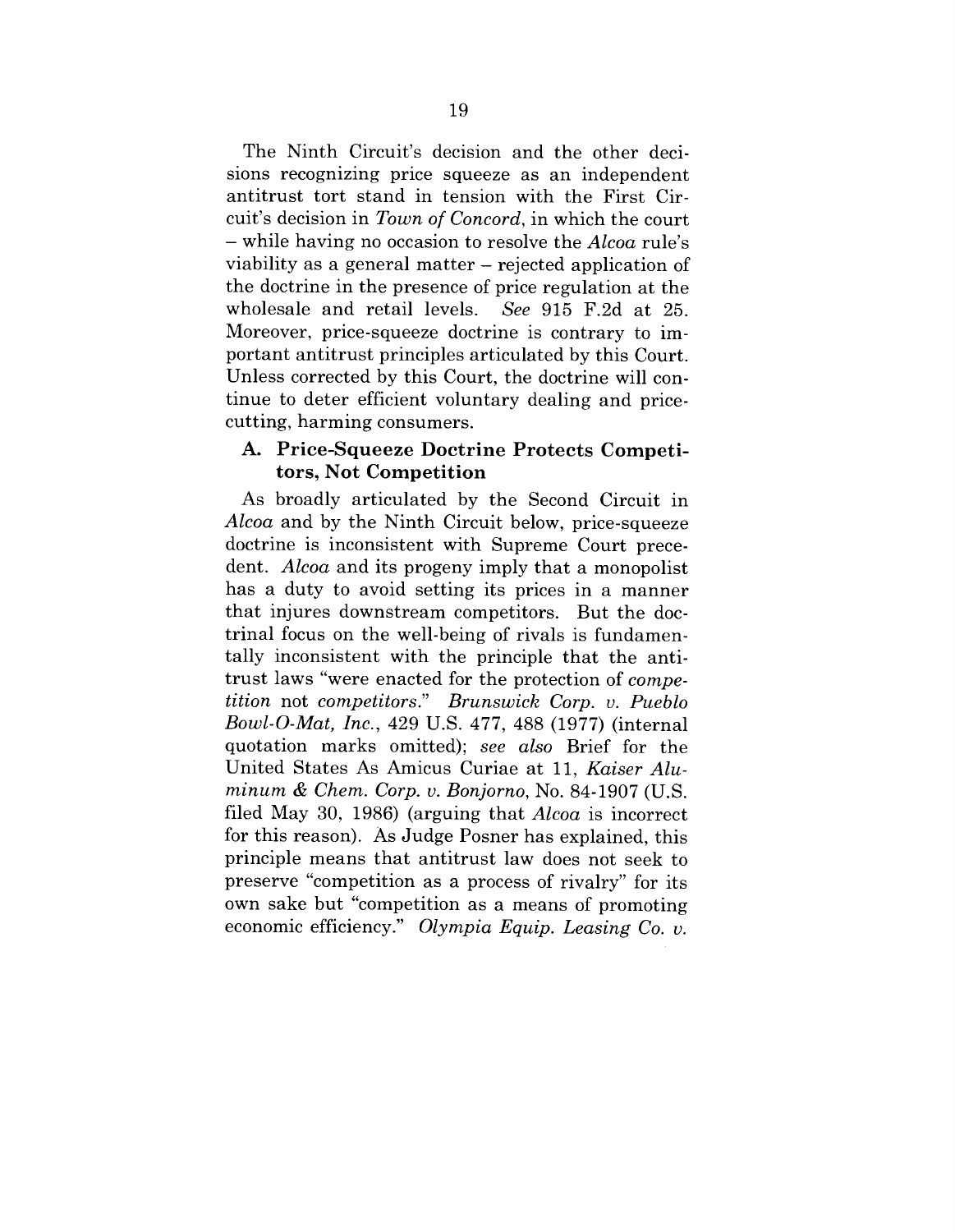*Western Union Tel. Co.,* 797 F.2d 370, 375 (7th Cir. 1986).

That a prolonged price squeeze may "drive independent competitors out of business . . . does not mean that a price squeeze is anticompetitive." *Town of Concord,* 915 F.2d at 23. The principal objection to "price squeeze" - that it allows a first-level monopolist to reduce competition at a second level  $-$  is of no inherent competitive significance. *See* 3A Areeda & Hovenkamp ¶ 756b, at 11 ("Even when a monopolist at one essential stage 'monopolizes' a second stage, consumer harm cannot be inferred and is difficult to identify."). In most circumstances "there is only one monopoly profit to be gained from the sale of an endproduct or service," such that the elimination of a downstream rival would not generally lead to higher prices. *Western Res., Inc. v. Surface Transp. Bd.,* 109 F.3d 782, 787 (D.C. Cir. 1997).

Further, any possible anticompetitive consequences stemming from the elimination of a second-level rival must be balanced against the likelihood that a price squeeze itself reflects desirable efficiencies. As the leading treatise recognizes, the traditional suspicion of "price squeeze" reflects a misplaced concern about vertical integration. *See* 3A Areeda & Hovenkamp ¶ 767c, at 126 ("it is difficult to see any *competitive* significance [of a price squeeze] apart from the consequences of vertical integration itself"). But vertical integration "can produce significant cost reductions" by enabling the integrating firm to achieve both "'[p]roduction' efficiencies" - that is, "savings in the cost of producing or distributing goods"  $-$  and "'[t]ransactional' efficiencies" - that is, avoidance of costs associated with dealing with other firms. *Id.* ¶ 757a, at 23. Where this is so, "prices that squeeze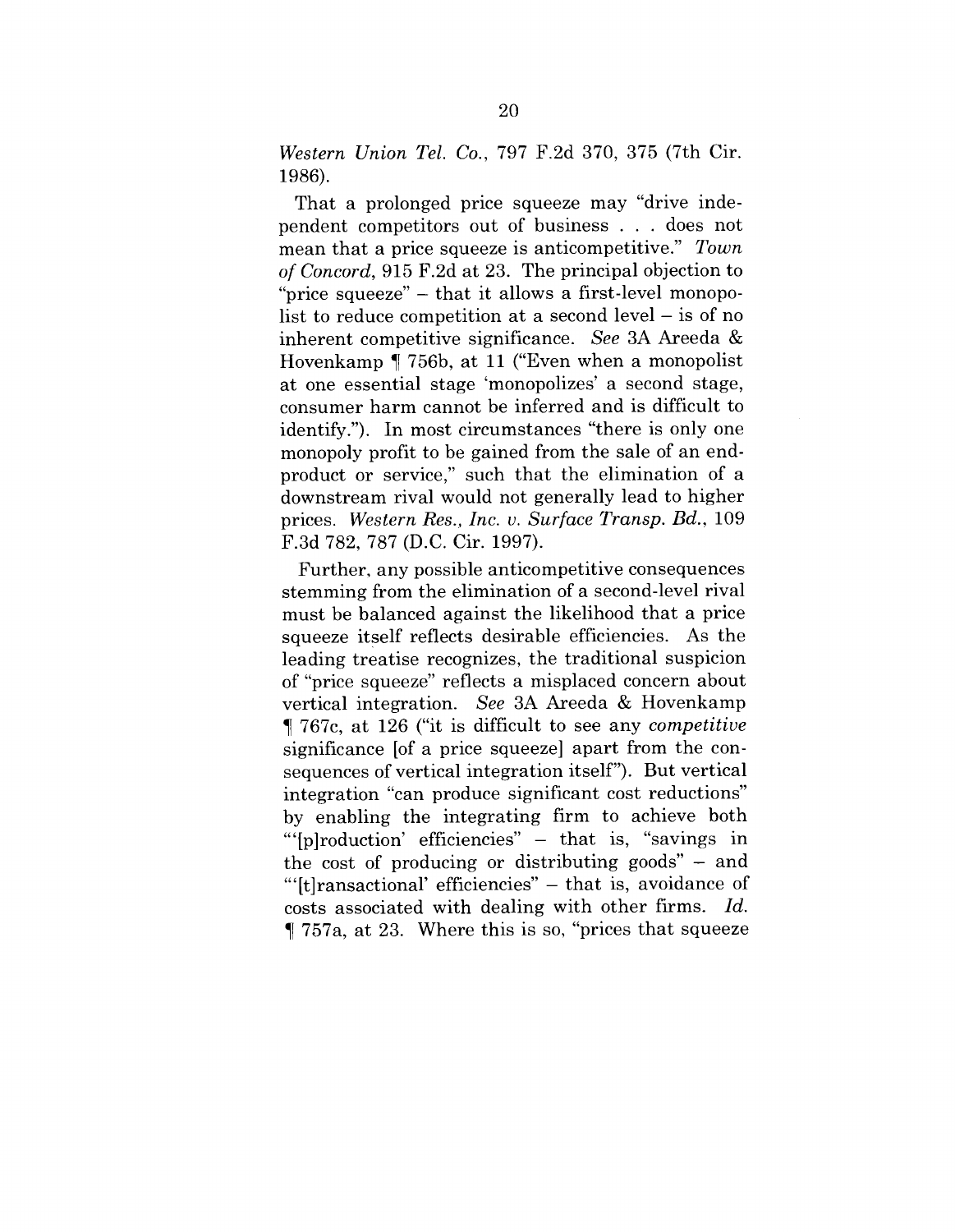the less efficient second-level competitors, even to the point of forcing them from the business, could (by lowering costs) lower prices, or, in any event, save economic resources." *Town of Concord,* 915 F.2d at 24. Moreover, when second-level rivals "exhibit[] some market power," a price squeeze may reflect elimination of supracompetitive margins at the second level. 3A Areeda & Hovenkamp ¶ 756b3, at 14- 15. In this situation as well, "price will ordinarily come down and output will ordinarily increase." *Id.; see Town of Concord, 915 F.2d at 24-25.* 

Recognizing that "extension" of a monopoly is not *generally* anticompetitive, this Court has held that Section 2 does not condemn "monopoly leveraging" – use of monopoly power to gain an advantage in a  $second$  market  $-$  in the absence of anticompetitive conduct. *Trinko,* 540 U.S. at 415 n.4. The pricing behavior at issue in an alleged price squeeze is not anticompetitive conduct. *First,* Section 2 does not prohibit the charging of "high" prices for a monopoly product. "The mere possession of monopoly power, and the concomitant charging of monopoly prices, is not only not unlawful; it is an important element of the free-market system" because it "attracts 'business acumen'" and "induces risk taking that produces innovation and economic growth." *Id.* at 407.

*Second,* a defendant cannot be held liable for charging "low" but above-cost prices for a downstream product. "[P]rice competition" - in the absence of predatory pricing  $-$  "is not predatory activity." *Cargill, Inc. v. Monfort of Colorado, Inc.,* 479 U.S. 104, 118 (1986); see United States v. Microsoft *Corp.,* 253 F.3d 34, 68 (D.C. Cir. 2001) (per curiam). An integrated retail provider could "squeeze" rivals by lowering its prices below its costs, but, where that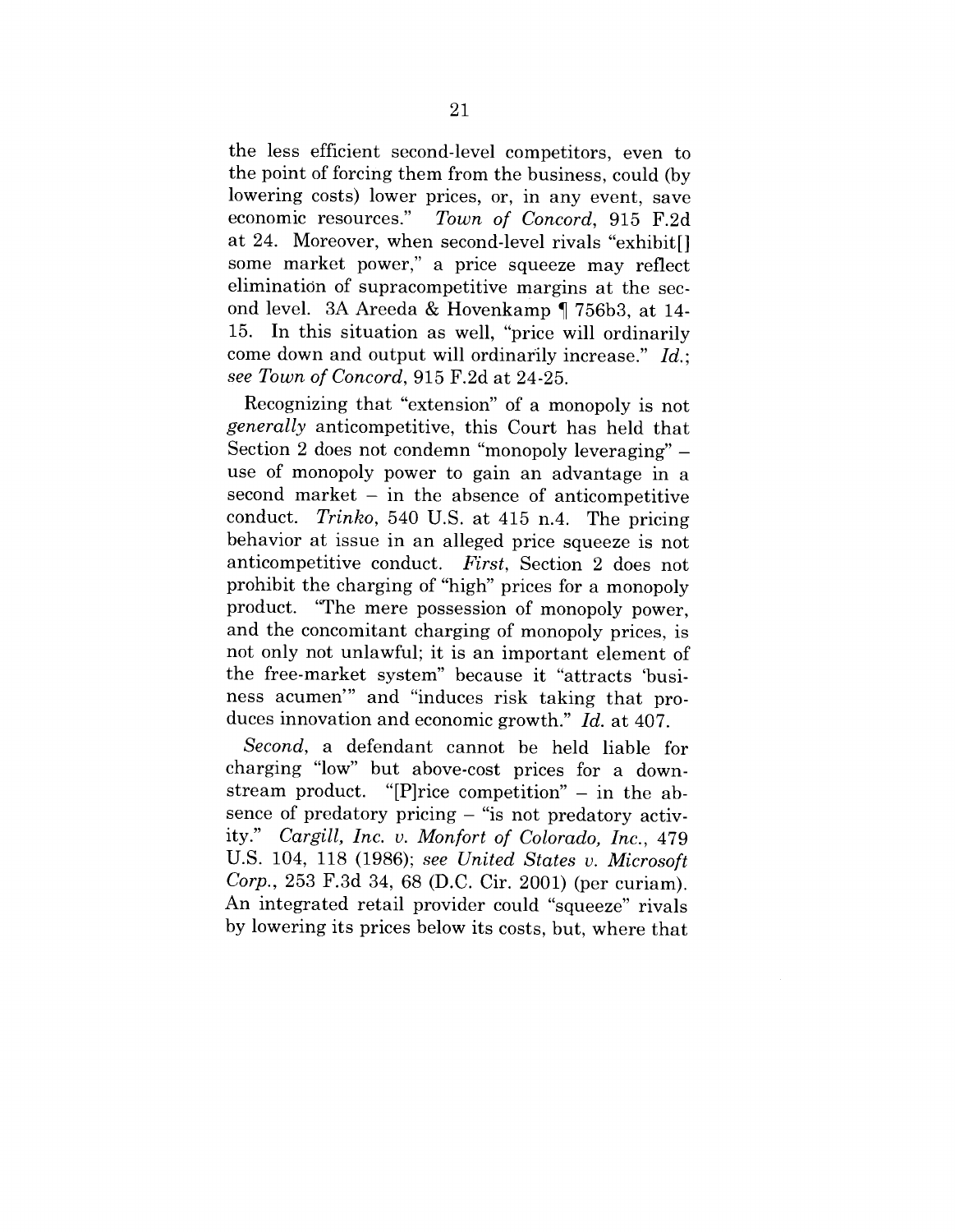is an antitrust wrong, the rules of predatory pricing which require a plaintiff to show both below-cost pricing and a likelihood of recoupment of losses, *see Brooke Group,* 509 U.S. at 222, 224 - fully address that behavior. *See* 3A Areeda & Hovenkamp ¶ 767c, at 127 (only potential competitive harm from "price squeeze" should be "resolved under the law of predatory pricing").

Any suggestion that a vertically integrated producer must treat the price charged to others for a wholesale input as the cost of the input to itself ignores economic reality and would deprive the producer and consumers of the benefits of vertical integration. *See id. ¶* 757a, at 24 ("It is not antitrust's purpose to condemn cost-reducing innovations or structures, even if one consequence is to injure rivals unable to match the cost reductions."). As a lawful monopolist in the wholesale product, an integrated producer is entitled to charge its customers the monopoly price for the wholesale input, but it is equally entitled to ignore the price charged to others and instead to consider the *cost* of producing that input in setting its own retail price. *Cf.* Brief for the United States As Amicus Curiae at 15, *Consolidated Rail Corp. v. Delaware & Hudson Ry. Co.,* No. 90-380 (U.S. filed Apr. 5, 1991) (noting that "the implication of [the Second Circuit's] holding is that a monopolist must deal on terms that provide its rival with a reasonable profit" and stating that "such a requirement would be both unsound in theory and unworkable in practice").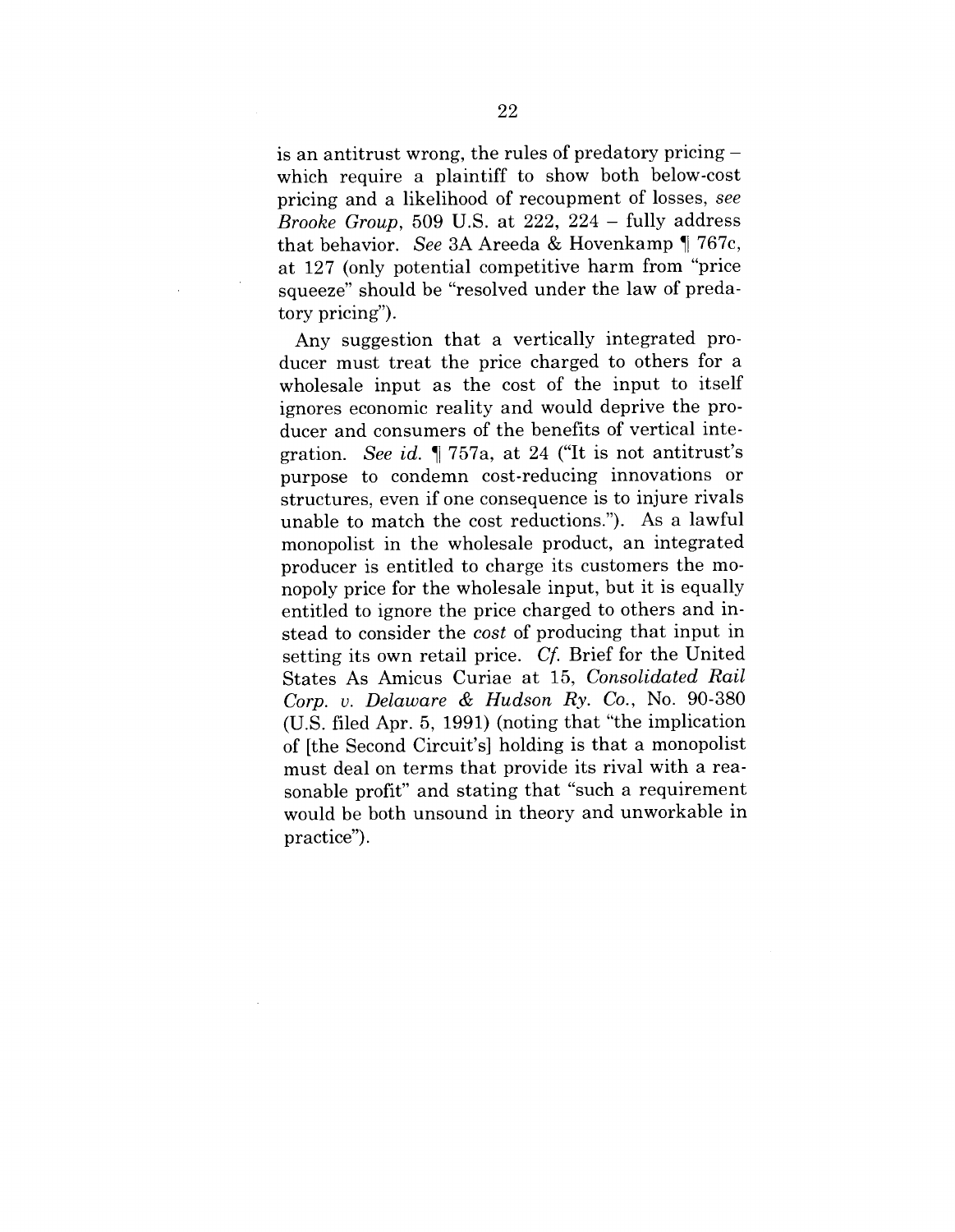# **B. Continued Recognition of Price Squeeze as a Potential Basis for Liability Harms Consumers**

1. The foregoing shows why it is "extremely hard to identify" circumstances where an alleged "price squeeze" reflects anything other than a legitimate effort to achieve efficient vertical integration by a lawful monopolist. 3A Areeda & Hovenkamp  $\P$  767c5, at 129. The Ninth Circuit's approach – which treats the *existence* of a price squeeze as sufficient to state a claim under Section 2 - is therefore unjustified as a matter of antitrust policy. Worse, the court's decision will tend to deter conduct that enhances efficiency and that antitrust law should be careful to protect.12

*First,* subjecting a wholesale monopolist to potential liability for a price squeeze would deter efficient vertical integration and socially desirable, voluntary dealing. A monopolist might offer an upstream product, used by producers of two downstream products. If the monopolist begins to produce one of those products itself, it might face the prospect of pricesqueeze litigation brought by rival downstream producers. Such a possibility might either deter the monopolist from entering the downstream market (even in cases where it would be more efficient than

<sup>12</sup> Almost by definition, price-squeeze claims are brought by rivals, not by consumers; consumers benefit from the very downstream prices that discomfit rivals. This provides an additional reason to eliminate such claims. *See* William J. Baumol & Alan S. Blinder, *Economics: Principles & Policy* 275 (10th ed. 2006) (noting that "[o]ne problem that haunts most antitrust litigation is that vigorous competition may look very similar to acts that *undermine* competition and support monopoly power" and that "effective competition by a firm is always tough on its rivals").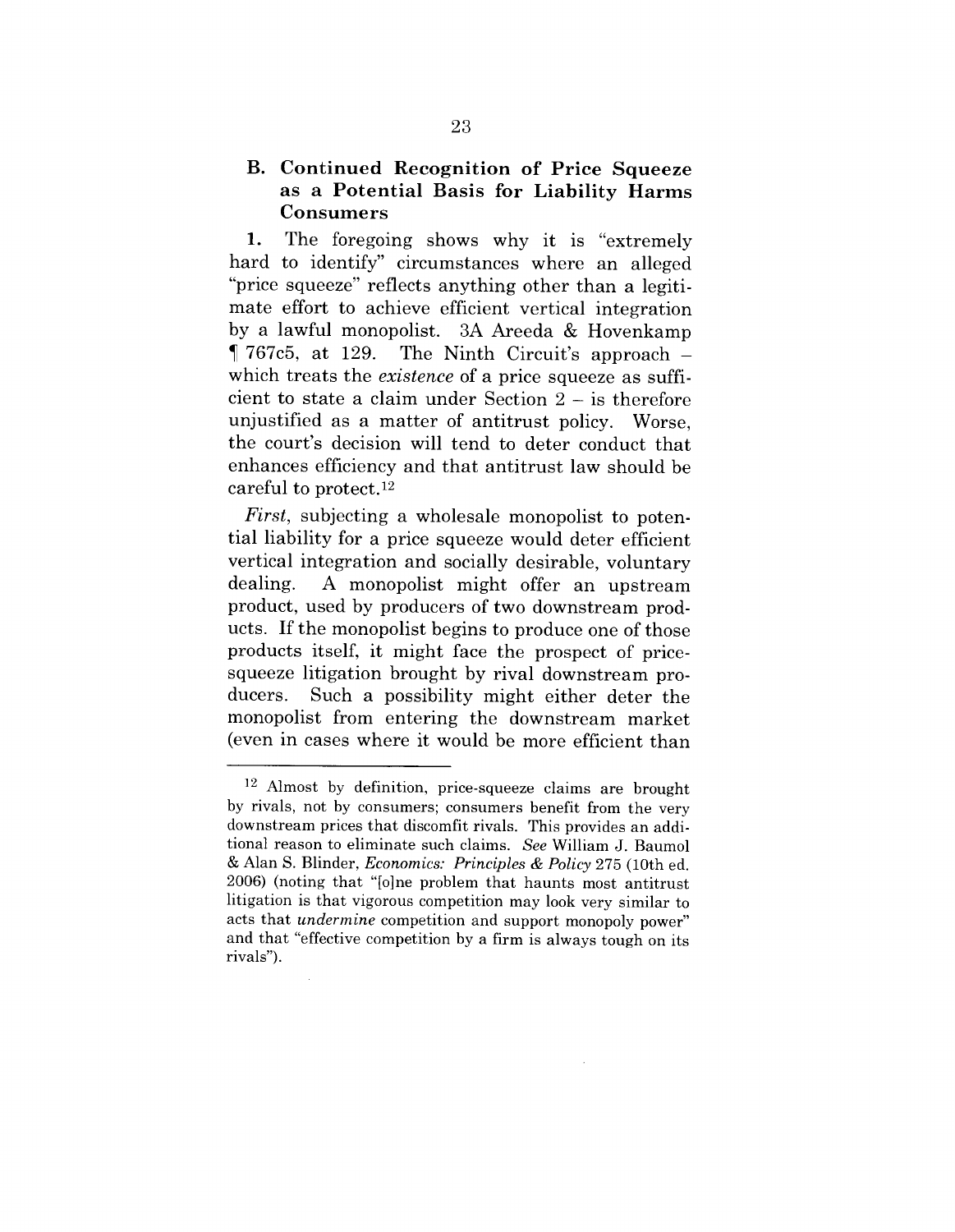existing rivals) or deter the monopolist from selling to downstream producers in the first place. *Cf. Olympia,* 797 F.2d at 375 (if a firm's voluntary dealing with rivals "lay[s] itself open to an antitrust suit," it will likely refrain from such dealing). In either case, consumers are harmed.

*Second,* the very incidents of vertical integration that yield the greatest consumer benefit - lower-cost production in downstream markets - are precisely those that will "squeeze" downstream competitors. As the Court has remarked with respect to claims of above-cost predatory pricing claims, in many cases, "the exclusionary effect [here, of price squeeze] ... reflects the lower cost structure of the alleged predator, and so represents competition on the merits." *Brooke Group,* 509 U.S. at 223. A rule that outlaws price squeezes penalizes those instances of vertical integration - and behavior by vertically integrated monopolists – that promise the greatest benefit.

2. The anticompetitive consequences of the Ninth Circuit's price-squeeze standard are aggravated both because the standard is vague and because it purports to govern prices -"the 'central nervous system of the economy.'" *National Soc'y of Prof'l Eng'rs v. United States,* 435 U.S. 679, 692 (1978) (quoting *United States v. Socony-Vacuum Oil Co.,* 310 U.S. 150, 226 n.59 (1940)).

a. The *Alcoa* price-squeeze test invoked by the Ninth Circuit – which makes liability turn on a monopolist's "charg[ing] more than a 'fair price' for the primary product while simultaneously charging so little for the secondary product that its secondlevel competitors cannot make a 'living profit'"  $-$  is famously difficult to administer. *Town of Concord,* 915 F.2d at 25.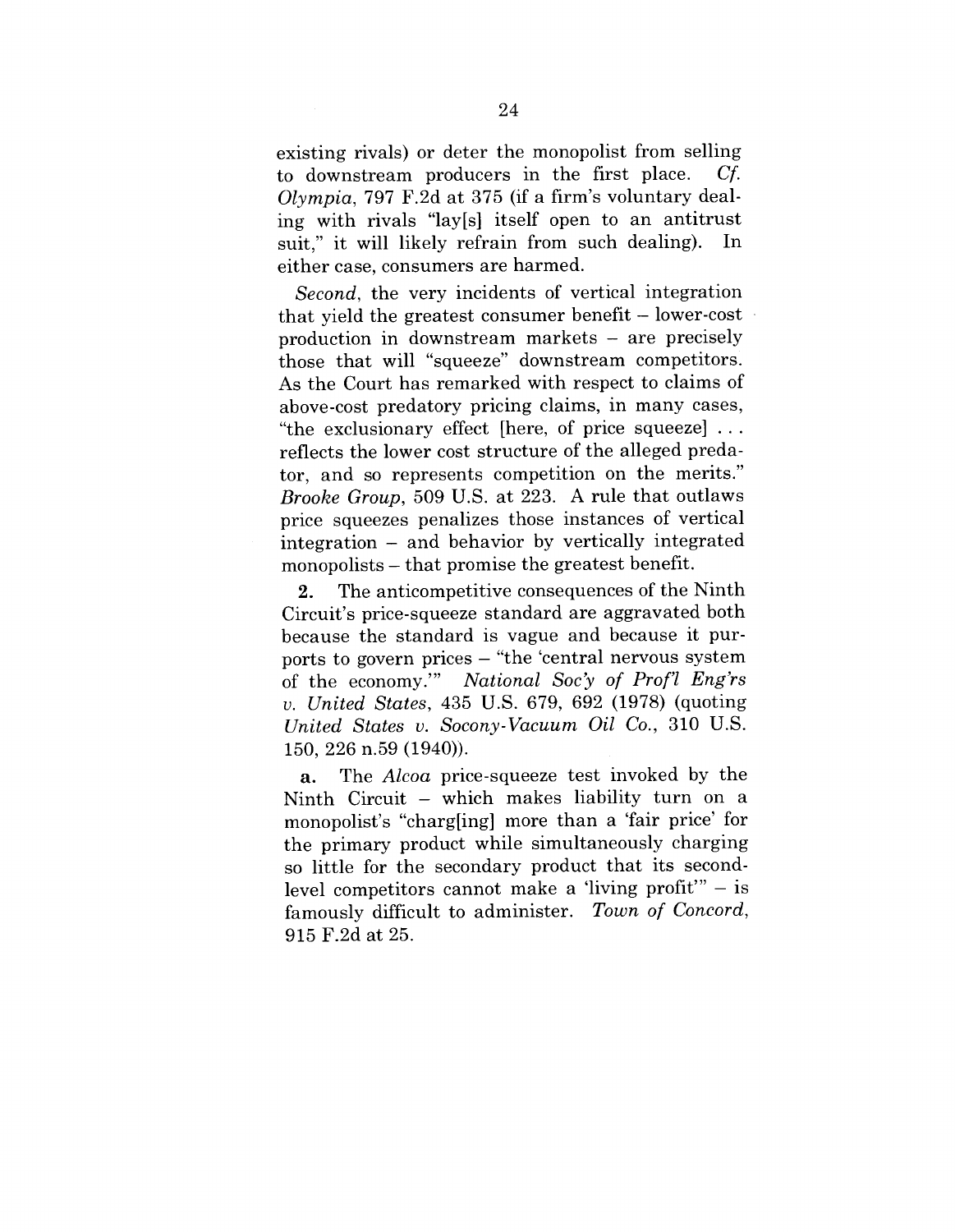[H]ow is a judge or jury to determine a "fair price?" Is it the price charged by other suppliers of the primary product? None exist. Is it the price that competition "would have set" were the primary level not monopolized? How can the court determine this price without examining costs and demands, indeed without acting like a rate-setting regulatory agency, the rate-setting proceedings of which often last for several years? Further, how is the court to decide the proper size of the price "gap?" . . . And how should the court respond when costs or demands change over time, as they inevitably will?

#### *Id.*

The Ninth Circuit's emphasis on a defendant's "specific intent," Pet. App. 14a (citing *City of Anaheim,* 955 F.2d at 1378), does not help. The intent to gain more business almost always means doing so at the expense of one's rivals. Price cuts thus may bring the greatest benefits when they are intended to exclude downstream competitors. More important, this Court has made clear that, if conduct is not objectively anticompetitive, the fact that it was motivated by hostility to competitors is immaterial. *See Brooke Group,* 509 U.S. at 225.13

<sup>&</sup>lt;sup>13</sup> While it has been argued that a price-squeeze claim should be treated in some circumstances as a "constructive refusal to deal," Einer Elhauge & Damien Geradin, *Global Antitrust Law and Economics* 458 (2007), there is no reason to believe that the law of unlawful refusals to deal is not fully capable of dealing with any such concern. And, in any event, such a rationale has no application in this case, where, as the Ninth Circuit found (and as *Trinko* makes clear), petitioners had no antitrust duty to deal in the underlying wholesale input.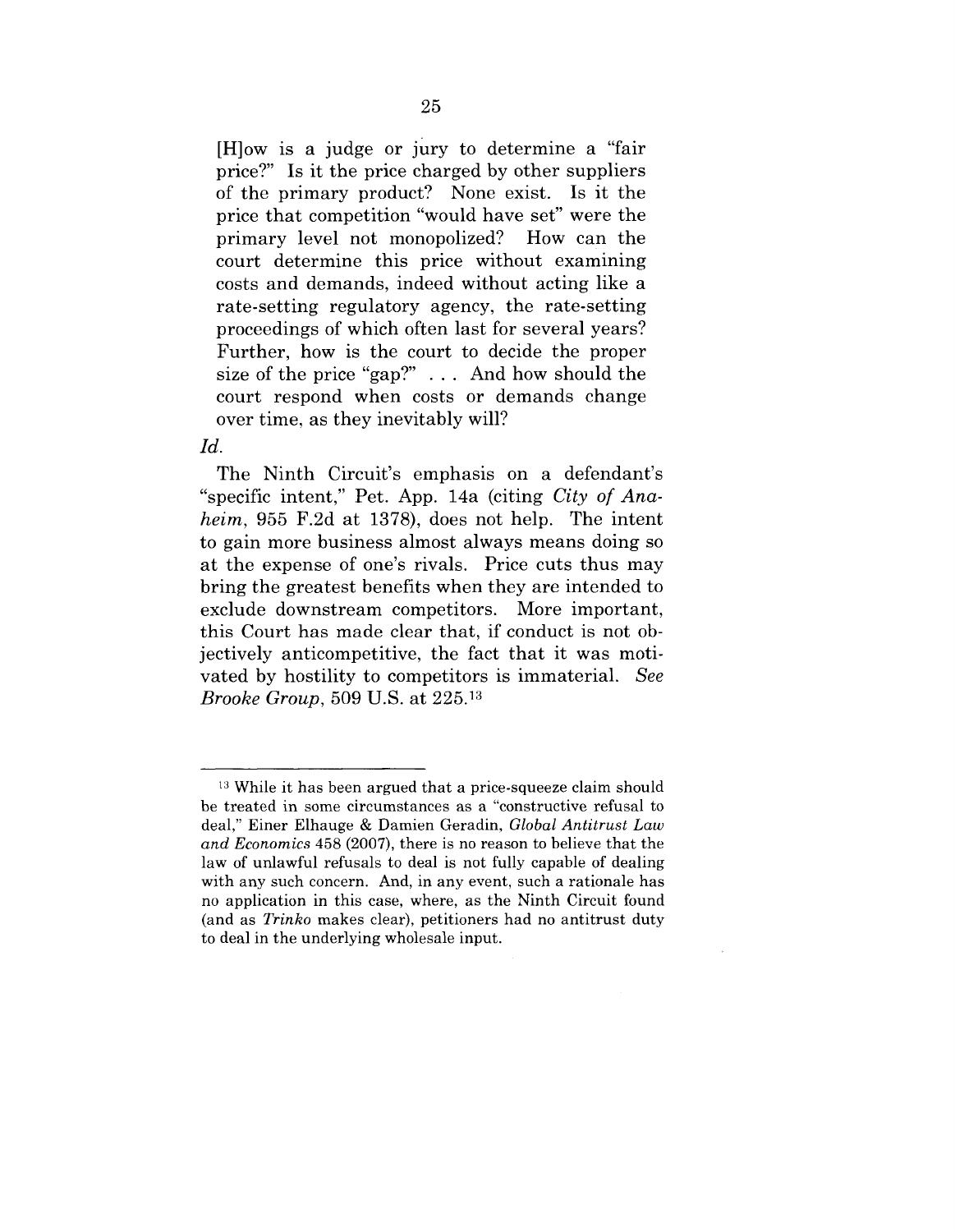b. The urgency of addressing the Ninth Circuit's error is heightened by the fact that its rule distorts pricing decisions, exerting upward pressure on the prices that consumers pay. As then-Judge Breyer noted in similar circumstances, "we ask ourselves what advice a lawyer, faced with the [Ninth Circuit's] rule, would have to give a [vertically integrated] client firm considering procompetitive [price-cuts] in a concentrated industry." *Barry Wright Corp. v. ITT Grinnell Corp.,* 724 F.2d 227, 235 (1st Cir. 1983). Lawyers will have to warn clients that, if such a price-cut would "squeeze" customers that are also downstream competitors, litigation is a likelihood. That threat alone will be sufficient to deter some price cuts: "[I]t is not always necessary to win cases in order to blunt a rival's competitive weapons. Harassment by lawsuit or even the threat of harassment can be a marvelous stimulus to timidity on the part of competitors." William J. Baumol & Janusz A. Ordover, *Use of Antitrust To Subvert Competition,* 28 J.L. & Econ. 247, 254 (1985).

For this reason, this Court has adopted for predatory-pricing claims a rule that is clear and administrable. That rule exempts from antitrust challenge a category of conduct  $-$  "above-cost predatory pricing schemes" - that might, as a theoretical matter, harm competition. *See Weyerhaeuser Co. v. Ross-Simmons Hardwood Lumber Co.,* 127 S. Ct. 1069, 1074-75 (2007); *Barry Wright,* 724 F.2d at 233- 34. The basic characteristic of a price-squeeze claim - pricing pressure on a downstream rival - has a strongly pro-competitive tendency. The concern that the Ninth Circuit's decision "could, perversely, 'chil<sub>[1]</sub> legitimate price cutting,' which directly benefits consumers," *Weyerhaeuser,* 127 S. Ct. at 1074 (alteration